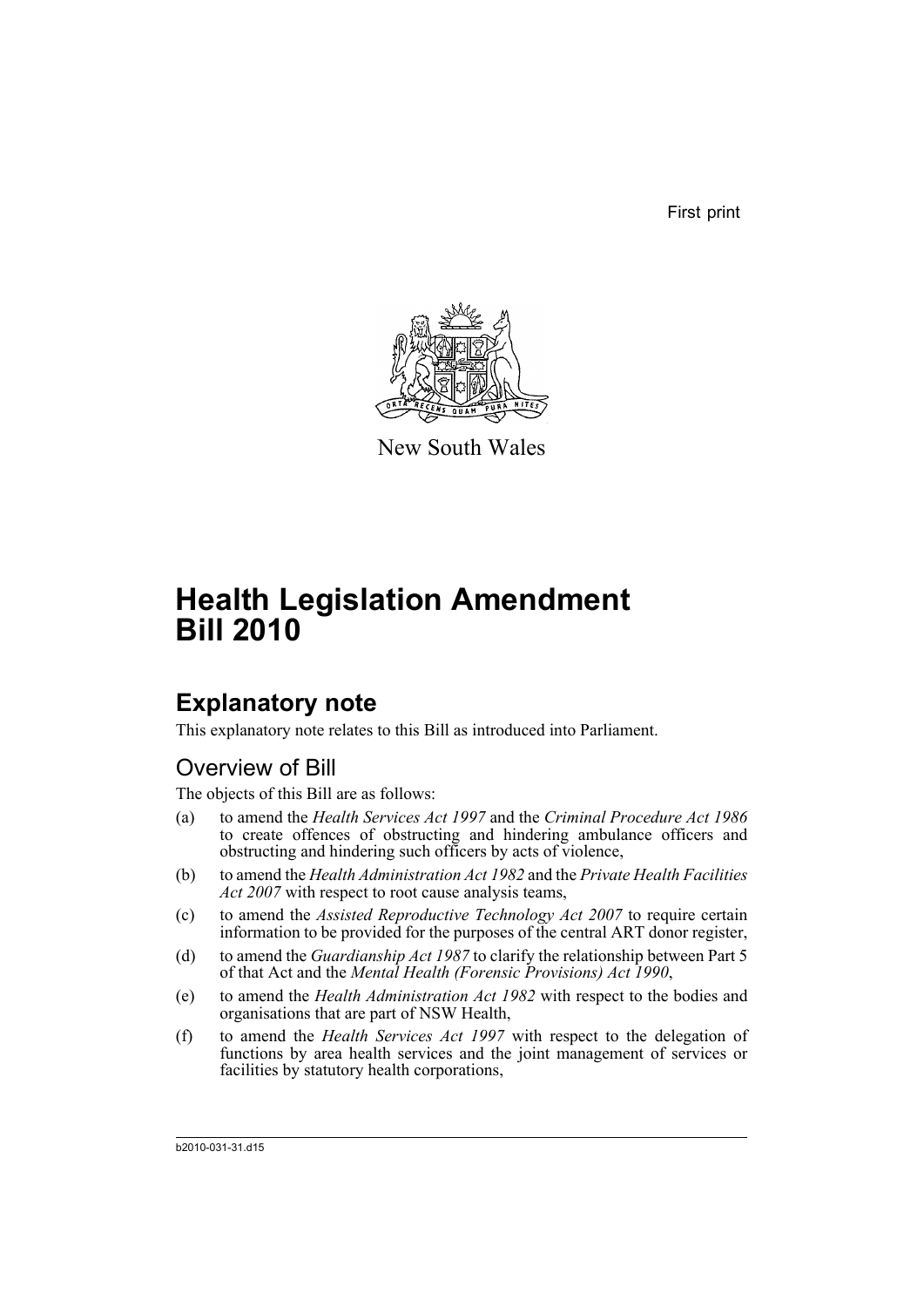Explanatory note

(g) to amend the *Public Health (Tobacco) Act 2008* to increase the period within which tobacco retailers must provide notification of certain matters.

## Outline of provisions

**Clause 1** sets out the name (also called the short title) of the proposed Act.

**Clause 2** provides for the commencement of the proposed Act on a day or days to be appointed by proclamation except for certain provisions that are to commence on the date of assent to the proposed Act.

### **Schedule 1 Amendments relating to ambulance officers**

#### **Schedule 1.1 Health Services Act 1997 No 154**

**Schedule 1.1 [1]** creates an offence if a person intentionally obstructs or hinders an ambulance officer when the ambulance officer is providing or attempting to provide ambulance services to another person or persons. The maximum penalty for the offence is imprisonment for 2 years or a fine of \$5,500 or both. However, if the ambulance officer is hindered or obstructed by an act of violence against the ambulance officer the maximum penalty is imprisonment for 5 years. Provision is made for an alternative verdict where a trier of fact finds that the more serious offence is not proven but it is satisfied that the person charged committed the less serious offence. **Schedule 1.1 [2]** makes a consequential amendment that enables the offence of obstructing or hindering an ambulance officer by an act of violence on the ambulance officer to be tried by way of indictment.

#### **Schedule 1.2 Criminal Procedure Act 1986 No 209**

**Schedule 1.2** provides that the offence proposed in Schedule 1.1 [1] of obstructing or hindering an ambulance officer by an act of violence on the ambulance officer is to be tried summarily unless the prosecutor elects otherwise. The proposed amendment also reorganises the order and layout of some existing provisions.

### **Schedule 2 Amendments relating to root cause analysis teams**

#### **Schedule 2.1 Health Administration Act 1982 No 135**

A relevant health services organisation (which includes all area health services and those statutory health corporations and affiliated health organisations that are prescribed) is required to appoint a root cause analysis team if a reportable incident involving the organisation is reported to the chief executive officer of the organisation. **Schedule 2.1 [1]** permits a root cause analysis team to be appointed if the incident reported to the chief executive officer is not a reportable incident but is one that, in the opinion of the chief executive officer, may be the result of a serious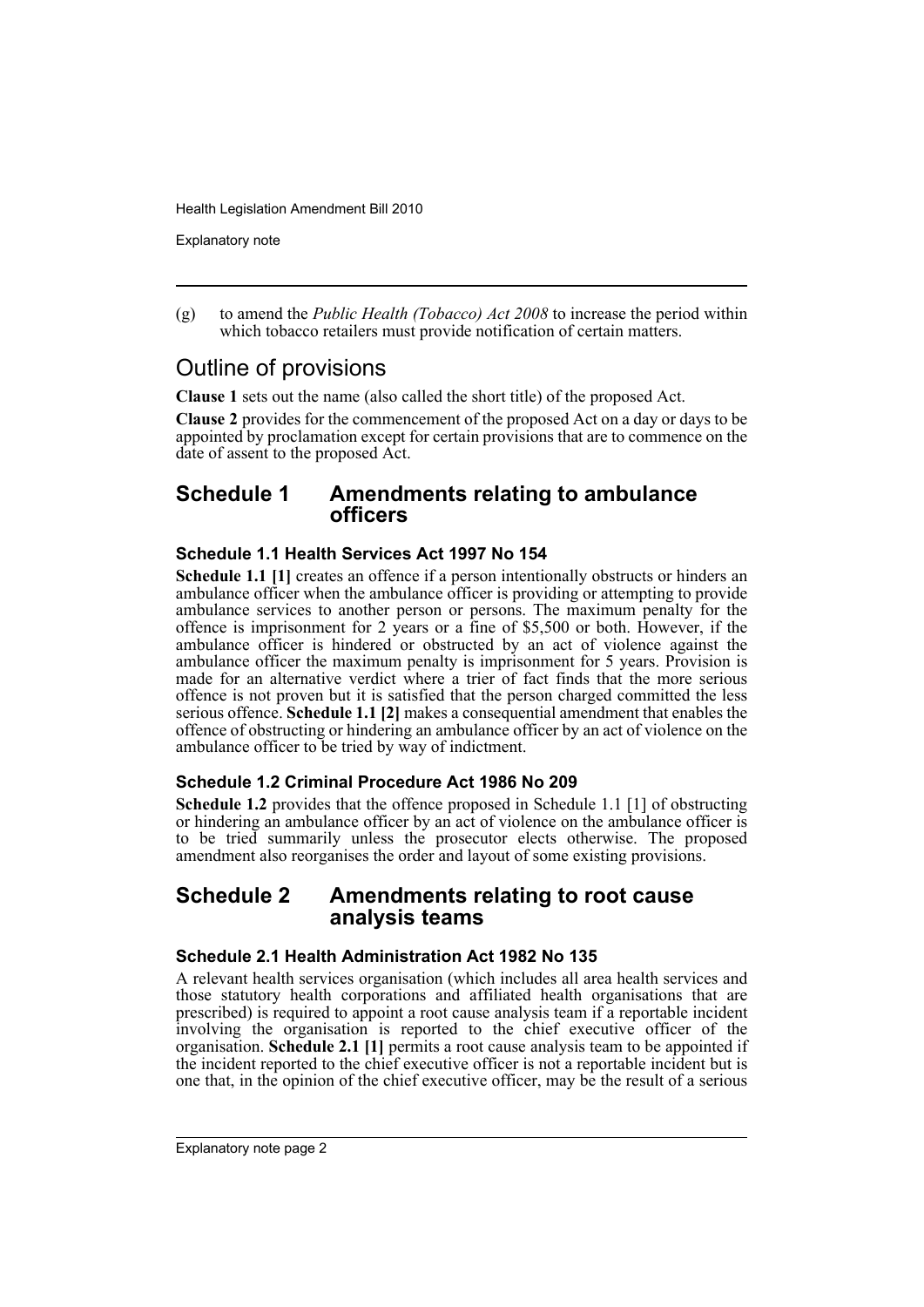Explanatory note

systemic problem that justifies the appointment of such a team. **Schedule 2.1 [2] and [5]** make consequential amendments.

**Schedule 2.1 [3]** requires a member of a root cause analysis team to act in a fair and reasonable manner in the exercise of his or her functions. This replaces an obligation that a root cause analysis team is to have regard to the rules of natural justice.

A root cause analysis team is required to notify the relevant health services organisation if the incident that it is considering raises matters that may involve professional misconduct or unsatisfactory professional conduct by a visiting practitioner or staff member or if such a person may be suffering from an impairment. A root cause analysis team may also make such a notification if the incident indicates unsatisfactory professional performance. **Schedule 2.1 [4]** specifies that any such notification is to disclose the identity of the person to whom it relates and whether the notification relates to professional misconduct, unsatisfactory professional conduct, unsatisfactory professional performance or impairment. **Schedule 2.1 [4]** also includes a new ground for making a notification if the root cause analysis team is of the opinion that the incident that it is considering indicates a problem giving rise to a risk of serious and imminent harm to a person. **Schedule 2.1 [9]** provides that a member of a root cause analysis team may disclose information acquired by the person as such a member for the purposes of any such notification. **Schedule 2.1 [8]** includes definitions of the terms *professional misconduct*, *unsatisfactory professional conduct*, *unsatisfactory professional performance* and *impairment*.

**Schedule 2.1 [6]** clarifies that a root cause analysis team may, but is not required to, make recommendations in respect of an incident that it has considered.

**Schedule 2.1 [7]** provides that the contents of a report of a root cause analysis team may be disclosed to any person and used for any purpose. However, **Schedule 2.1 [12]** provides that evidence as to the contents of a notification or report of a root cause analysis team cannot be adduced or admitted in any proceedings. Currently, any such notification or report is not admissible as evidence in any proceedings that a procedure or practice is or was careless or inadequate.

**Schedule 2.1 [10]** provides that a person (currently this privilege only applies to members of root cause analysis teams and the health services organisations that appoint them) cannot be required to produce any document or disclose any communication to a court, tribunal, board, person or body if the document was prepared, or the communication was made, for the dominant purpose of the conduct of an investigation by a root cause analysis team. However, this does not apply to a requirement made in proceedings in respect of an act or omission by a root cause analysis team or by a member of such a team. **Schedule 2.1 [11]** provides that this also does not apply to a requirement made by a person or body who has been approved by the Director-General of the Department of Health (the **Director-General**) to carry out a review or audit of an investigation conducted by a root cause analysis team.

**Schedule 2.1 [13]** permits regulations to be made in relation to the conduct of reviews or audits of investigations conducted by root cause analysis teams.

**Schedule 2.1 [14]** omits a spent provision.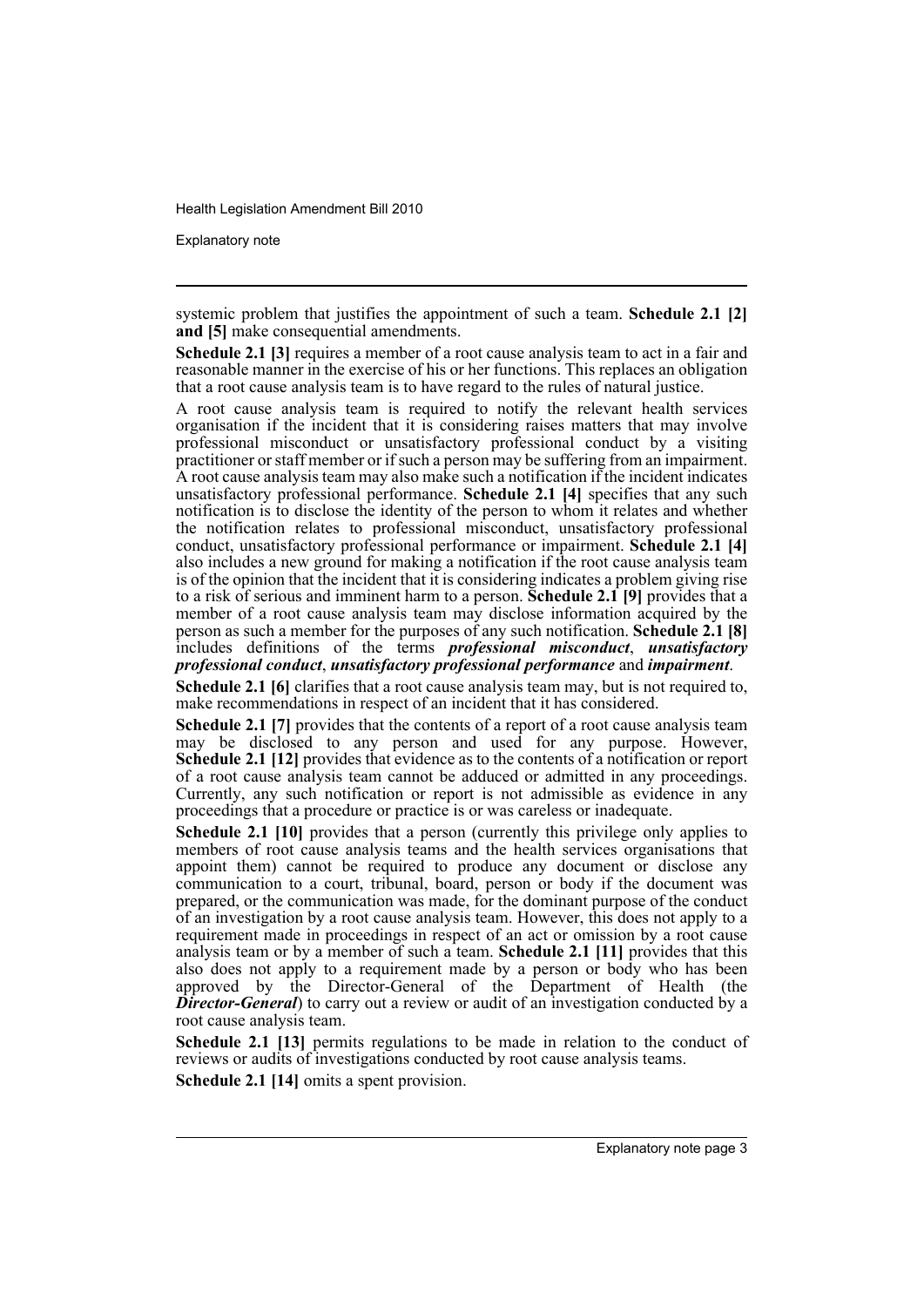Explanatory note

**Schedule 2.1 [15]** enables regulations to be made containing provisions of a savings or transitional nature consequent on the enactment of the proposed Act.

**Schedule 2.1 [16]** inserts savings and transitional provisions consequential on the enactment of the proposed Act.

#### **Schedule 2.2 Private Health Facilities Act 2007 No 9**

A licensee of a private health facility is required to appoint a root cause analysis team if a reportable incident involving the facility is reported to the licensee. **Schedule 2.2 [1]** permits a root cause analysis team to be appointed if the incident reported to the licensee is not a reportable incident but is one that, in the opinion of the licensee, may be the result of a serious systemic problem that justifies the appointment of such a team. **Schedule 2.2 [2] and [5]** make consequential amendments.

**Schedule 2.2 [3]** requires a member of a root cause analysis team to act in a fair and reasonable manner in the exercise of his or her functions. This replaces an obligation that a root cause analysis team is to have regard to the rules of natural justice.

A root cause analysis team is required to notify the licensee and the chair of the medical advisory committee for the relevant facility if the incident that it is considering raises matters that may involve professional misconduct or unsatisfactory professional conduct by a staff member or person who is accredited to provide health services at the facility or if such a person may be suffering from an impairment. A root cause analysis team may also make such a notification if the incident indicates unsatisfactory professional performance. **Schedule 2.2 [4]** specifies that any such notification is to disclose the identity of the person to whom it relates and whether the notification relates to professional misconduct, unsatisfactory professional conduct, unsatisfactory professional performance or impairment. **Schedule 2.2 [4]** also includes a new ground for making a notification if the root cause analysis team is of the opinion that the incident that it is considering indicates a problem giving rise to a risk of serious and imminent harm to a person. **Schedule 2.2 [9]** provides that a member of a root cause analysis team may disclose information acquired by the person as such a member for the purposes of any such notification. **Schedule 2.2 [8]** includes definitions of the terms *professional misconduct*, *unsatisfactory professional conduct*, *unsatisfactory professional performance* and *impairment*.

**Schedule 2.2 [6]** clarifies that a root cause analysis team may, but is not required to, make recommendations in respect of an incident that it has considered.

**Schedule 2.2** [7] provides that the contents of a report of a root cause analysis team may be disclosed to any person and used for any purpose. However, **Schedule 2.2 [12]** provides that evidence as to the contents of a notification or report of a root cause analysis team cannot be adduced or admitted in any proceedings. Currently, any such notification or report is not admissible as evidence in any proceedings that a procedure or practice is or was careless or inadequate.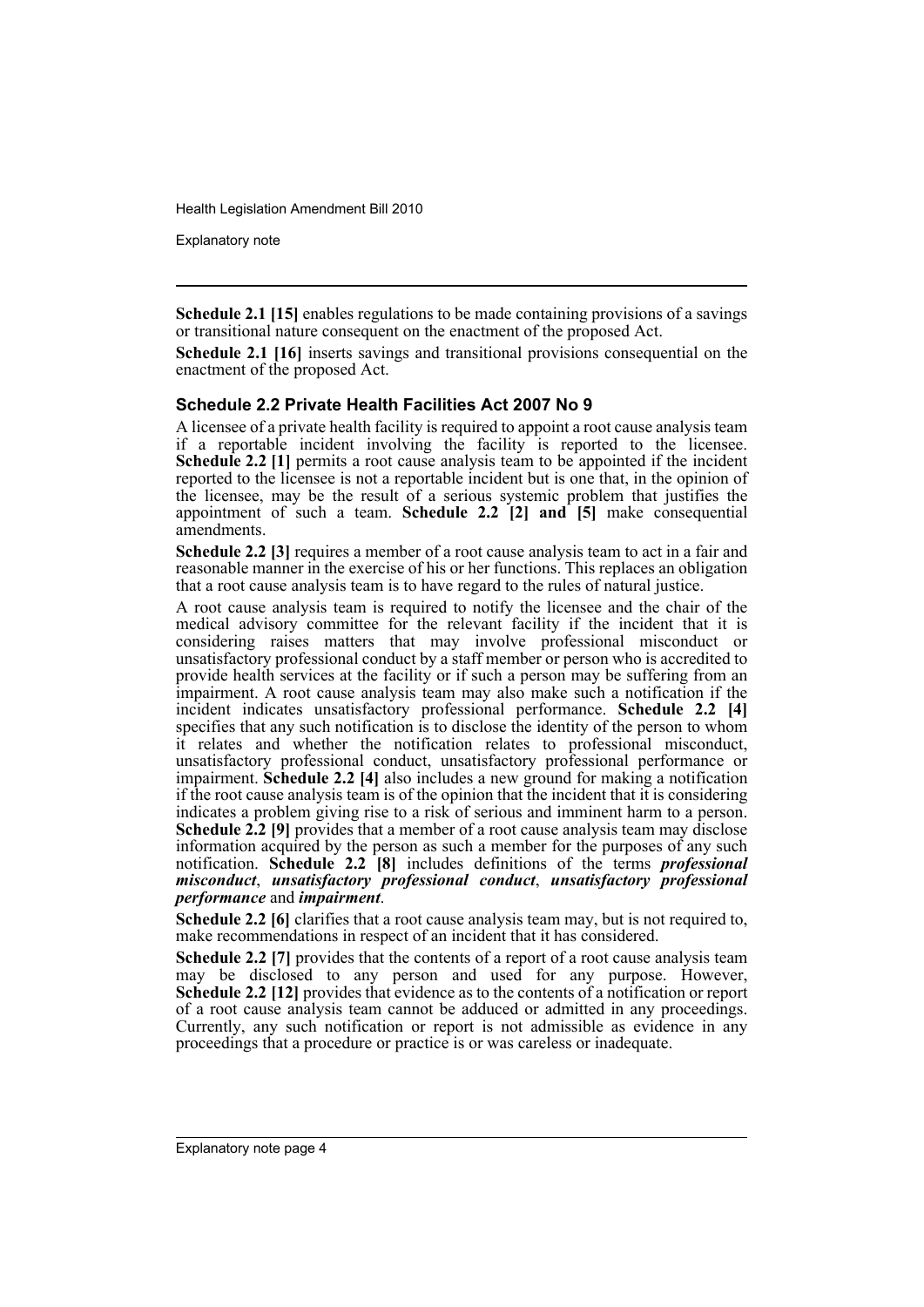Explanatory note

**Schedule 2.2 [10]** provides that a person (currently this privilege only applies to members of root cause analysis teams and the licensee and chair of the medical advisory committee for the facility for which the team was appointed) cannot be required to produce any document or disclose any communication to a court, tribunal, board, person or body if the document was prepared, or the communication was made, for the dominant purpose of the conduct of an investigation by a root cause analysis team. However, this does not apply to a requirement made in proceedings in respect of an act or omission by a root cause analysis team or by a member of such a team. **Schedule 2.2** [11] provides that this also does not apply to a requirement made by a person or body who has been approved by the Director-General to carry out a review or audit of an investigation conducted by a root cause analysis team.

**Schedule 2.2 [13]** permits regulations to be made in relation to the conduct of reviews or audits of investigations conducted by root cause analysis teams.

**Schedule 2.2 [14]** enables regulations to be made containing provisions of a savings or transitional nature consequent on the enactment of the proposed Act.

**Schedule 2.2 [15]** inserts savings and transitional provisions consequential on the enactment of the proposed Act.

## **Schedule 3 Other amendments**

#### **Schedule 3.1 Assisted Reproductive Technology Act 2007 No 69**

The *Assisted Reproductive Technology Act 2007* establishes a central ART donor register which requires certain information about donors of gametes and adult offspring born as a result of assisted reproductive technology (*ART*) treatment using a donated gamete, to be given to the Director-General. The Director-General is then able to disclose certain information about a donor to any adult offspring of the donor and certain information about any offspring of a donor to the donor. This scheme is limited to information in respect of ART treatment occurring after 1 January 2010. For ART treatment occurring before this date a donor or offspring may apply to the Director-General to have the person's information included in the central ART donor register.

**Schedule 3.1 [1]** provides that when the Director-General receives such an application he or she may direct an ART provider to provide information so as to enable the Director-General to identify, in the case of an application by a donor, any offspring of the donor, and in the case of a person who was born as a result of ART treatment using a donated gamete, the donor of the gamete. An ART provider must comply with any such direction. **Schedule 3.1 [2]** makes a consequential amendment.

**Schedule 3.1 [3]** provides that the Director-General must not disclose any information provided by an ART provider as a result of a direction unless the person to whom the information relates is an adult and consents to the disclosure.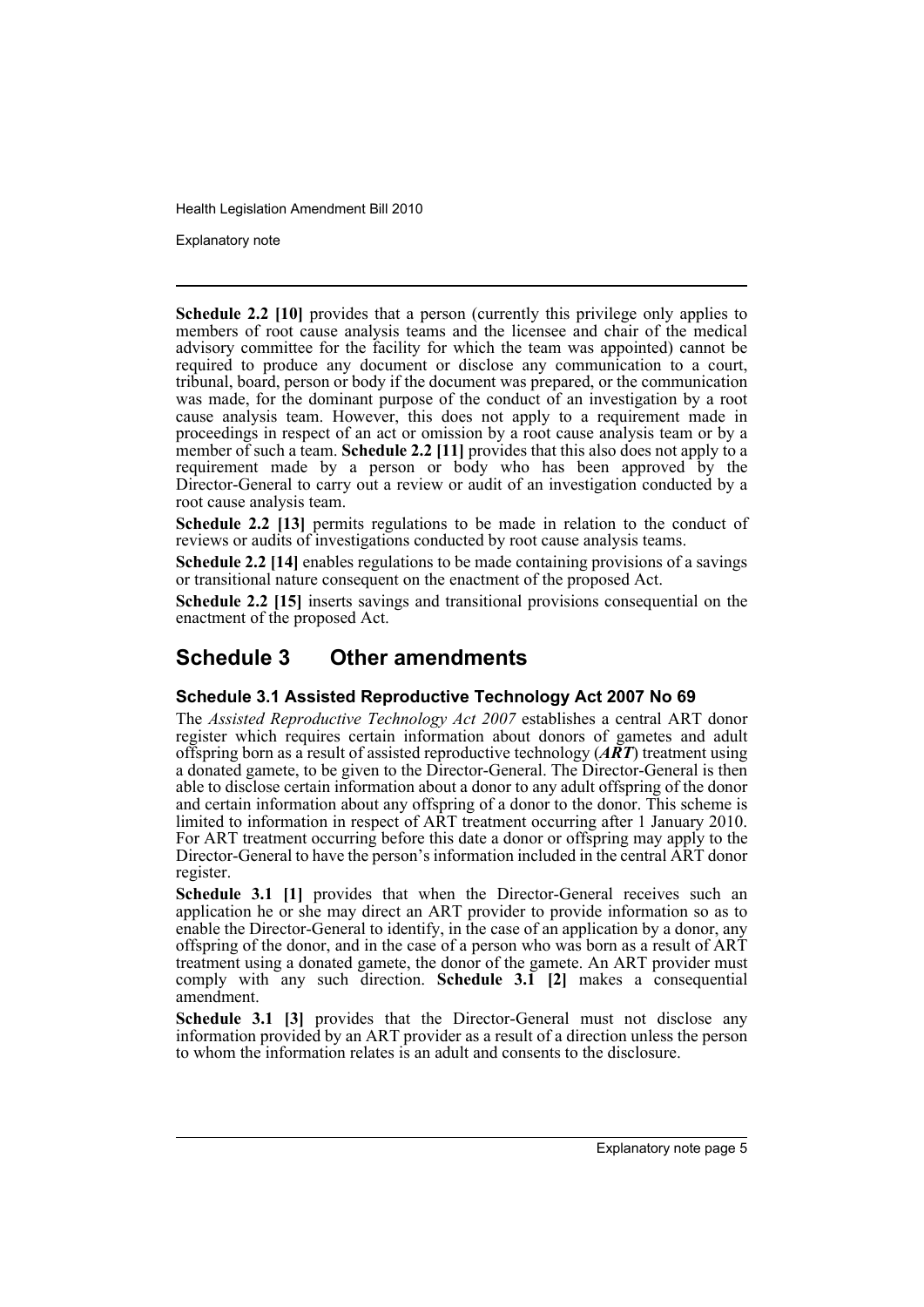Explanatory note

#### **Schedule 3.2 Guardianship Act 1987 No 257**

**Schedule 3.2** provides that in the event of an inconsistency between Part 5 (Medical and dental treatment) of the *Guardianship Act 1987* and the *Mental Health (Forensic Provisions) Act 1990*, the *Mental Health (Forensic Provisions) Act 1990* prevails.

#### **Schedule 3.3 Health Administration Act 1982 No 135**

**Schedule 3.3** provides that the expression "NSW Health" includes bodies and organisations under the control and direction of the Director-General.

#### **Schedule 3.4 Health Services Act 1997 No 154**

**Schedule 3.4 [1]** permits an area health service to delegate its functions to visiting practitioners, to councils or committees appointed by the area health service, to certain bodies appointed by the Minister for Health or the Director-General or to persons or bodies of a class prescribed by the regulations.

**Schedule 3.4 [2]** permits 2 or more statutory health corporations to agree to jointly manage a public hospital, health institution, health service or health support service or to agree that any such service under the control of one of the statutory health corporations be managed by another statutory health corporation. Such an agreement cannot be entered without the approval of the Minister for Health.

**Schedule 3.4 [3]** enables regulations to be made containing provisions of a savings or transitional nature consequent on the enactment of the proposed Act.

#### **Schedule 3.5 Public Health (Tobacco) Act 2008 No 94**

**Schedule 3.5** amends the *Public Health (Tobacco) Act 2008* to increase, from 7 to 28 days, the period within which a person engaged in tobacco retailing must notify the Director-General after becoming aware of certain changes affecting the person's tobacco retailing business.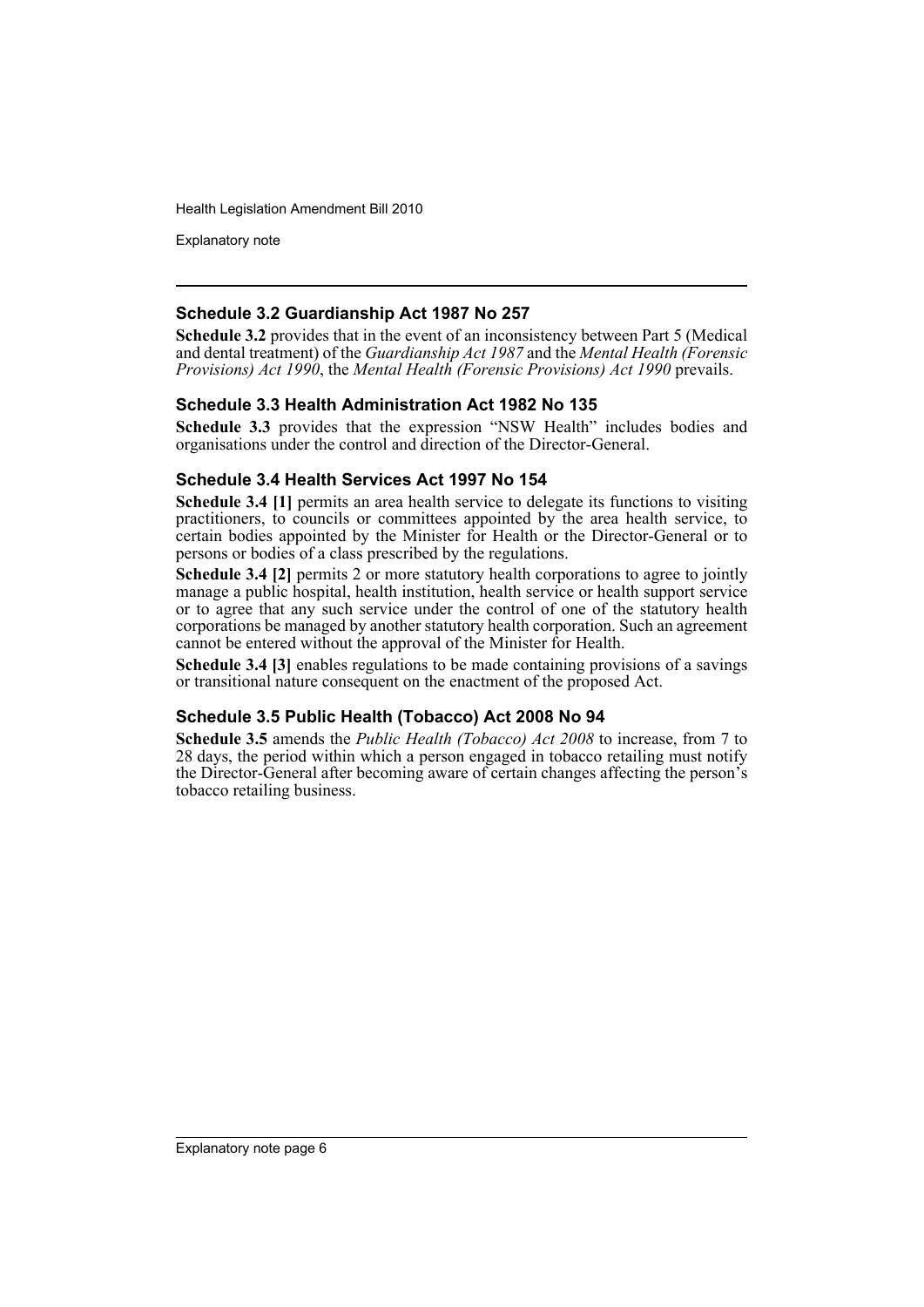First print



New South Wales

# **Health Legislation Amendment Bill 2010**

# **Contents**

|    |                                                             | Page                 |
|----|-------------------------------------------------------------|----------------------|
| 1. | Name of Act                                                 |                      |
| 2  | Commencement                                                | $\mathcal{P} \equiv$ |
|    | Schedule 1 Amendments relating to ambulance officers        | 3                    |
|    | Schedule 2 Amendments relating to root cause analysis teams | 5                    |
|    | Schedule 3 Other amendments                                 | 13                   |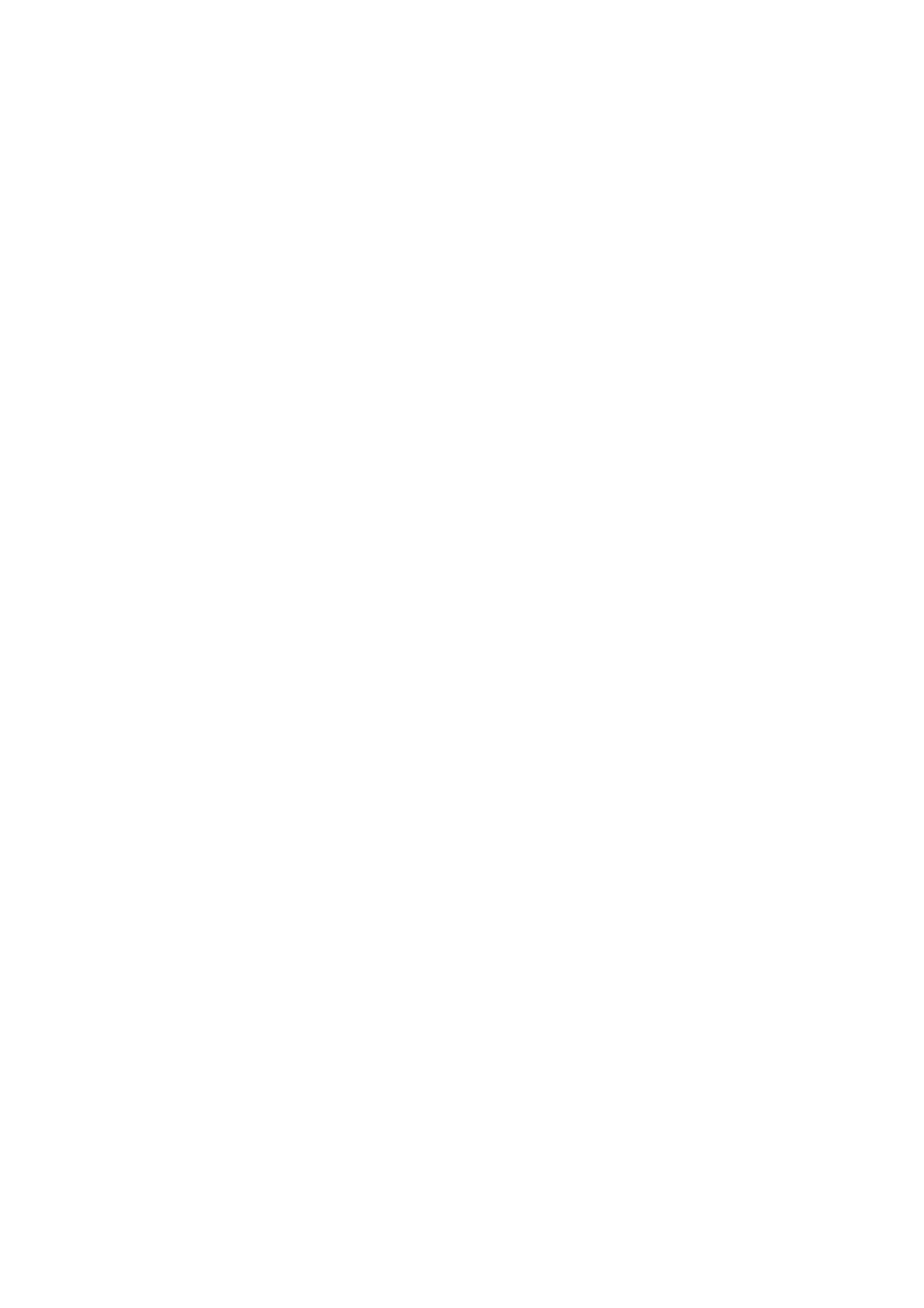

New South Wales

# **Health Legislation Amendment Bill 2010**

No , 2010

### **A Bill for**

An Act to make miscellaneous amendments to various Acts that relate to health and associated matters.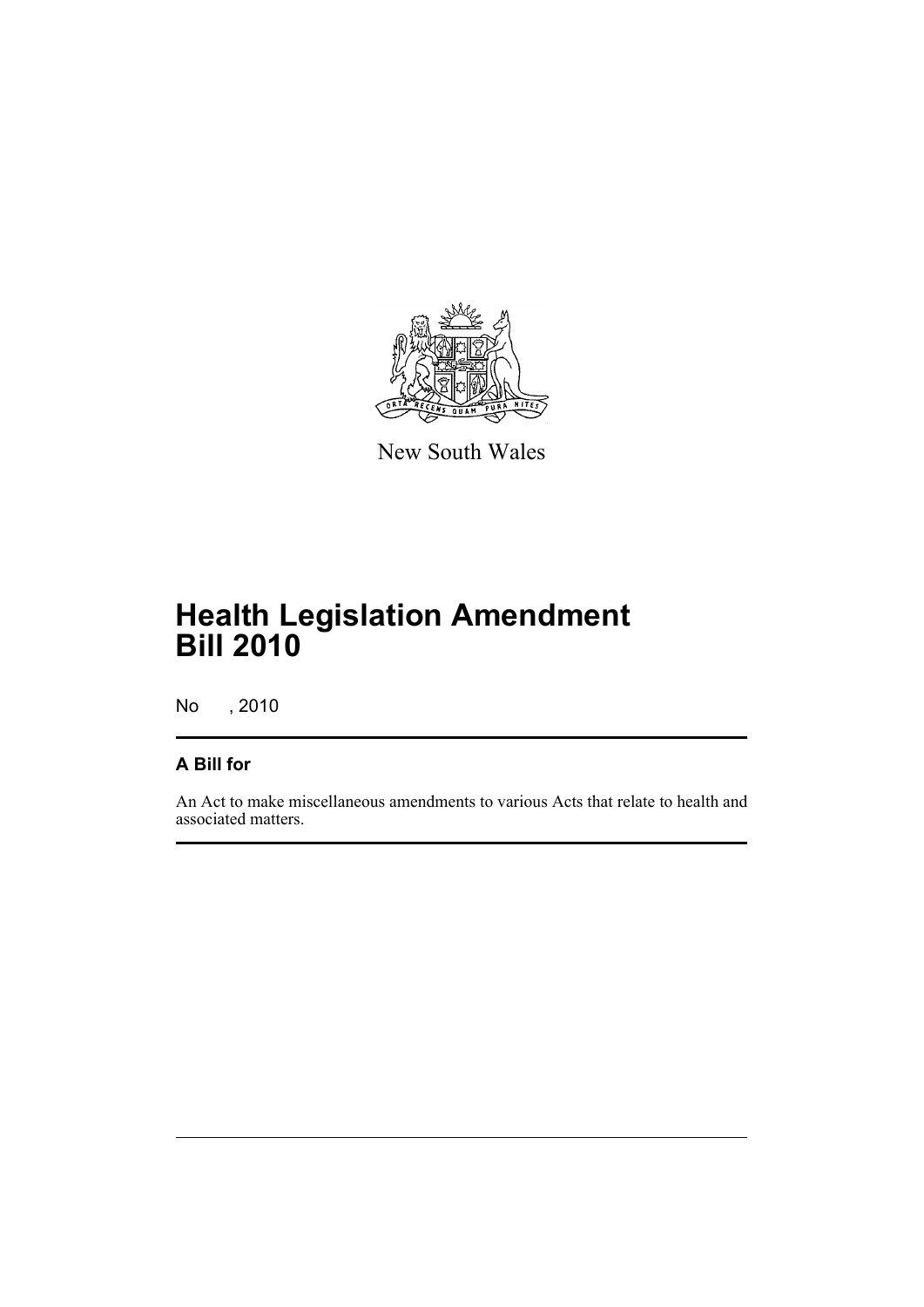<span id="page-9-1"></span><span id="page-9-0"></span>

| 2              |
|----------------|
| 3              |
| $\overline{4}$ |
| 5<br>6         |
|                |
|                |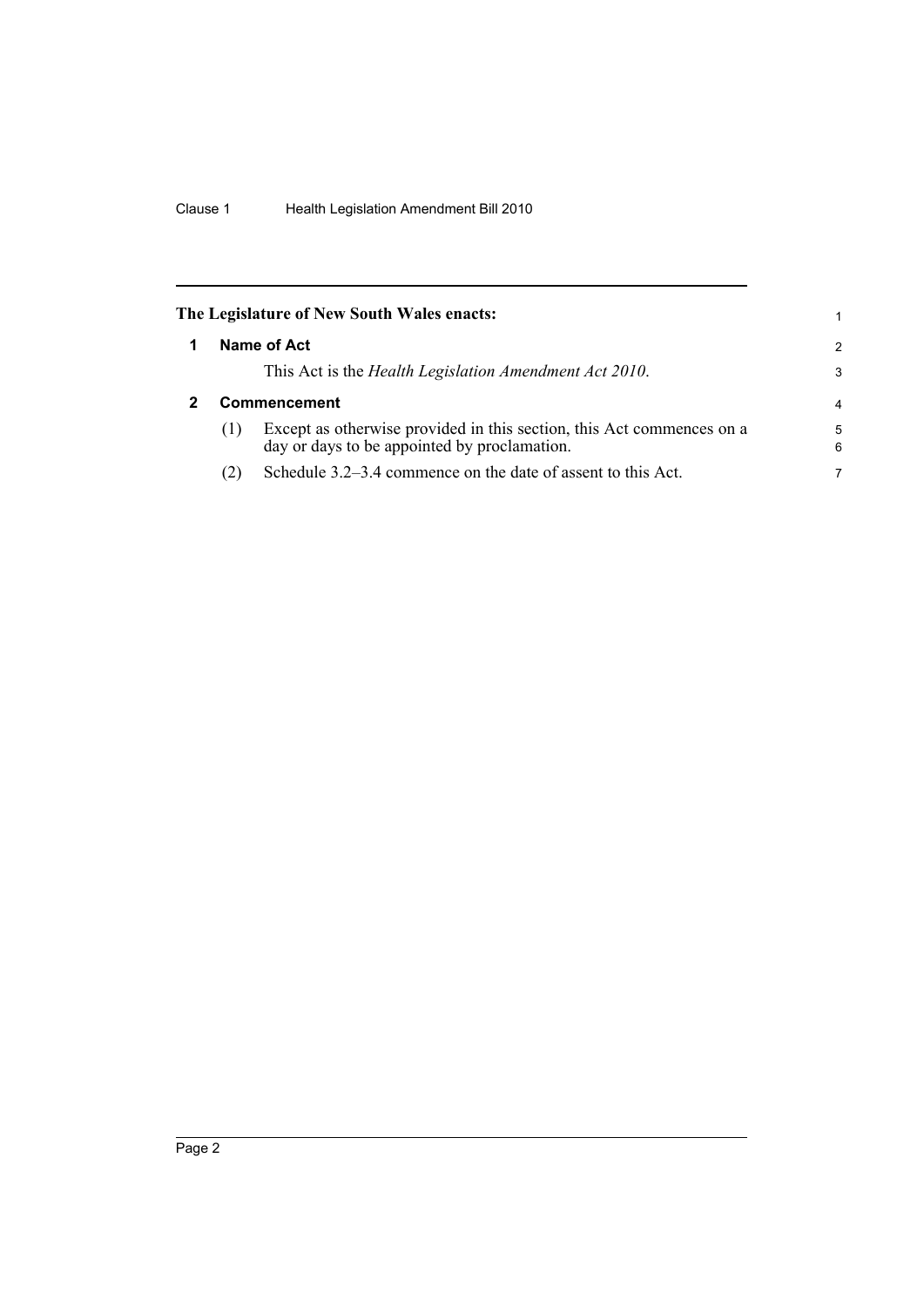Amendments relating to ambulance officers **Schedule 1** Schedule 1

<span id="page-10-0"></span>

| <b>Schedule 1</b> |     |                    | <b>Amendments relating to ambulance</b><br><b>officers</b>                                                                                                                                                                                                                                                                                                                                                                          | $\mathbf{1}$<br>$\overline{2}$         |
|-------------------|-----|--------------------|-------------------------------------------------------------------------------------------------------------------------------------------------------------------------------------------------------------------------------------------------------------------------------------------------------------------------------------------------------------------------------------------------------------------------------------|----------------------------------------|
| 1.1               |     |                    | <b>Health Services Act 1997 No 154</b>                                                                                                                                                                                                                                                                                                                                                                                              | 3                                      |
| [1]               |     | <b>Section 67J</b> |                                                                                                                                                                                                                                                                                                                                                                                                                                     | 4                                      |
|                   |     |                    | Insert after section 67I:                                                                                                                                                                                                                                                                                                                                                                                                           | 5                                      |
|                   | 67J |                    | Obstruction of and violence against ambulance officers                                                                                                                                                                                                                                                                                                                                                                              | 6                                      |
|                   |     | (1)                | A person must not intentionally obstruct or hinder an ambulance<br>officer when the ambulance officer is providing or attempting to<br>provide ambulance services to another person or persons.<br>Maximum penalty: 50 penalty units or imprisonment for 2 years,<br>or both.                                                                                                                                                       | $\overline{7}$<br>8<br>9<br>10<br>11   |
|                   |     | (2)                | A person must not, by an act of violence against an ambulance<br>officer, intentionally obstruct or hinder the ambulance officer<br>when the ambulance officer is providing or attempting to provide<br>ambulance services to another person or persons.<br>Maximum penalty: Imprisonment for 5 years.                                                                                                                              | 12<br>13<br>14<br>15<br>16             |
|                   |     | (3)                | If on the trial of a person charged with an offence against<br>subsection (2) the trier of fact is not satisfied that the offence is<br>proven but is satisfied that the person has committed an offence<br>$a$ against subsection $(1)$ , the trier of fact may acquit the person of<br>the offence charged and find the person guilty of an offence<br>against subsection (1). The person is liable to punishment<br>accordingly. | 17<br>18<br>19<br>20<br>21<br>22<br>23 |
|                   |     | (4)                | In this section:<br><b>ambulance officer</b> means a member of staff of the Ambulance<br>Service of NSW.<br><b>ambulance services</b> means the work of rendering first aid to, or<br>transporting, sick and injured persons.                                                                                                                                                                                                       | 24<br>25<br>26<br>27<br>28             |
| $[2]$             |     |                    | <b>Section 137 Proceedings for offences</b>                                                                                                                                                                                                                                                                                                                                                                                         | 29                                     |
|                   |     |                    | Insert "(other than an offence under section $67J(2)$ )" after "this Act".                                                                                                                                                                                                                                                                                                                                                          | 30                                     |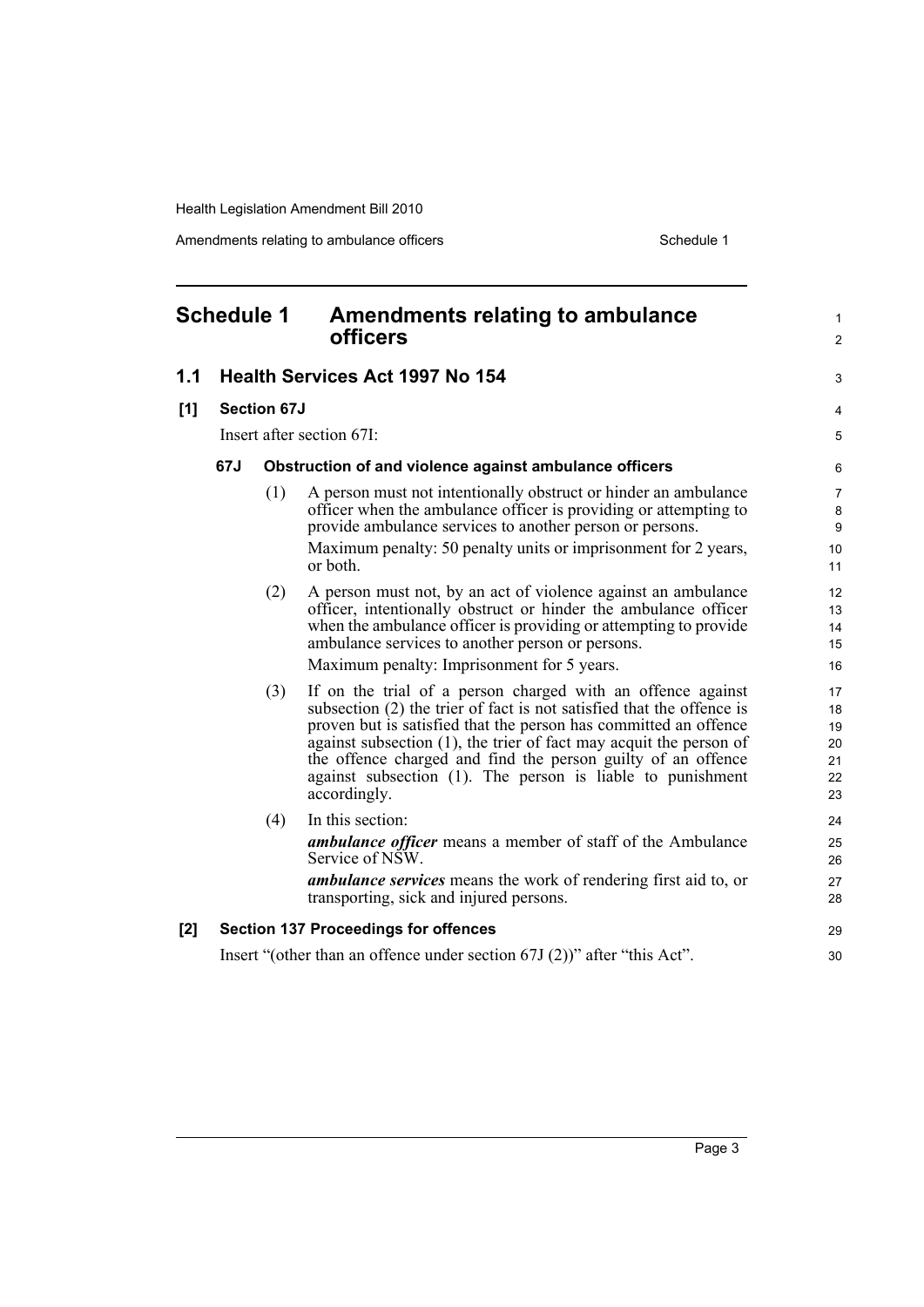| Schedule 1 | Amendments relating to ambulance officers |
|------------|-------------------------------------------|
|------------|-------------------------------------------|

|             | 1.2 Criminal Procedure Act 1986 No 209                                                               | 1              |
|-------------|------------------------------------------------------------------------------------------------------|----------------|
|             | Schedule 1 Indictable offences triable summarily                                                     | $\overline{2}$ |
|             | Omit Parts 10 and 11 of Table 2.                                                                     | 3              |
|             | Insert at the end of Table 2 with appropriate Part and clause numbering:                             | 4              |
| <b>Part</b> | <b>Offences under certain other Acts</b>                                                             | 5              |
|             | <b>Child Protection (Offenders Registration) Act 2000</b>                                            | 6              |
|             | An offence under section 17 or 18 of the Child Protection<br>(Offenders Registration) Act 2000.      | 7<br>8         |
|             | <b>Health Services Act 1997</b>                                                                      | 9              |
|             | An offence under section 67J (2) of the Health Services Act 1997.                                    | 10             |
|             | <b>Surveillance Devices Act 2007</b>                                                                 | 11             |
|             | An offence under Part 2 or 5 (other than section 40 $(2)$ ) of the<br>Surveillance Devices Act 2007. | 12<br>13       |
|             |                                                                                                      |                |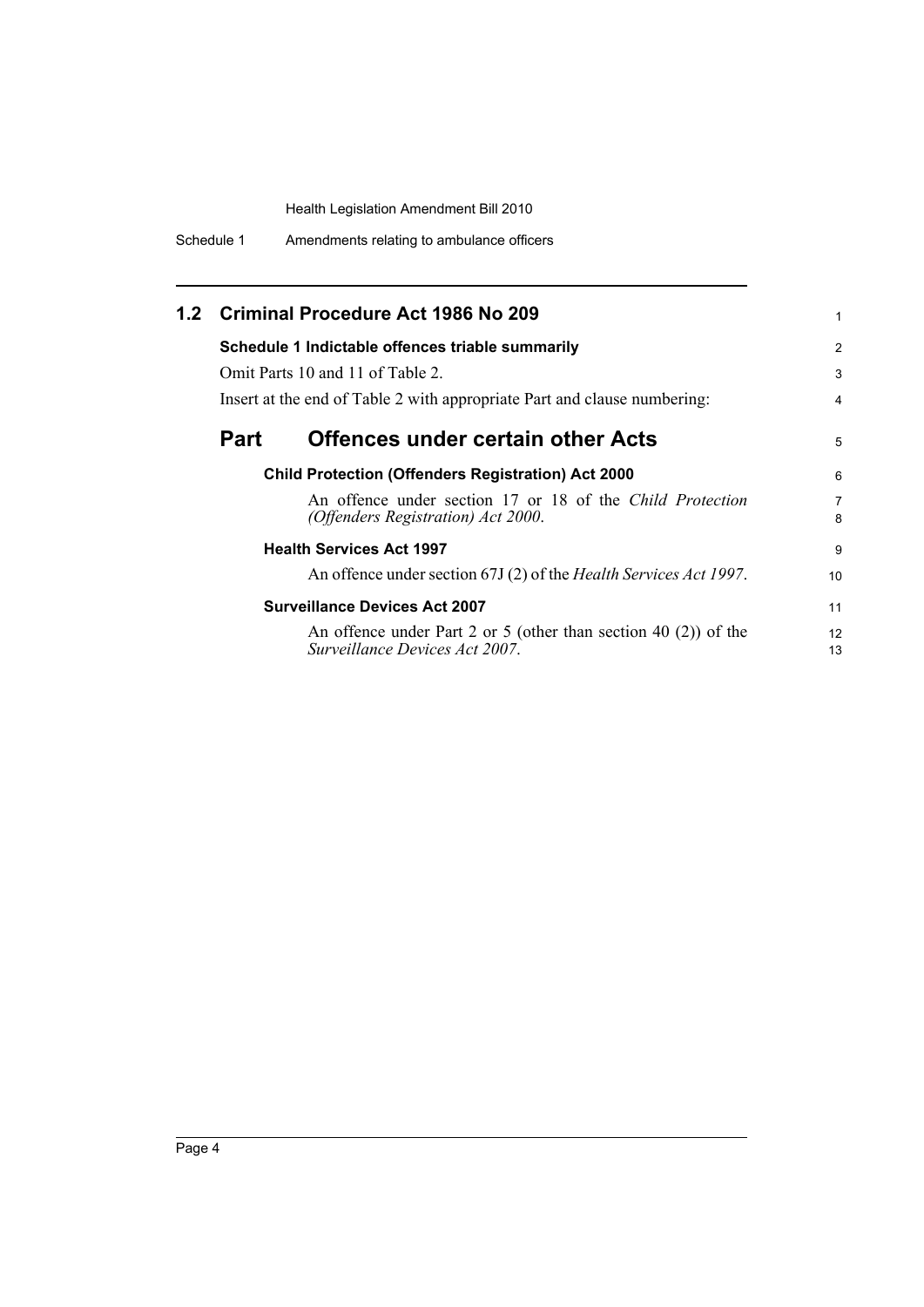Amendments relating to root cause analysis teams Schedule 2

<span id="page-12-0"></span>

|     | <b>Schedule 2</b> | <b>Amendments relating to root cause</b><br>analysis teams                                                                                                                                                                                                                                                                                                                                                                                                                        | 1<br>$\overline{\mathbf{c}}$       |
|-----|-------------------|-----------------------------------------------------------------------------------------------------------------------------------------------------------------------------------------------------------------------------------------------------------------------------------------------------------------------------------------------------------------------------------------------------------------------------------------------------------------------------------|------------------------------------|
| 2.1 |                   | <b>Health Administration Act 1982 No 135</b>                                                                                                                                                                                                                                                                                                                                                                                                                                      | 3                                  |
| [1] |                   | Section 20M Appointment of RCA teams to deal with incidents                                                                                                                                                                                                                                                                                                                                                                                                                       | 4                                  |
|     |                   | Insert after section $20M(1)$ :                                                                                                                                                                                                                                                                                                                                                                                                                                                   | 5                                  |
|     | (1A)              | When an incident involving the provision of health services by a<br>relevant health services organisation (other than a reportable<br>incident) is reported to the chief executive officer of the<br>organisation, the organisation may appoint a root cause analysis<br>team in relation to the incident if the chief executive officer is of<br>the opinion that the incident may be the result of a serious<br>systemic problem that justifies the appointment of such a team. | 6<br>7<br>8<br>9<br>10<br>11<br>12 |
| [2] |                   | Sections 20M (2) and (3) and 20O (1), (2) and (3) (a) and (b)                                                                                                                                                                                                                                                                                                                                                                                                                     | 13                                 |
|     |                   | Omit "reportable" wherever occurring.                                                                                                                                                                                                                                                                                                                                                                                                                                             | 14                                 |
| [3] |                   | <b>Section 20N Restrictions on RCA teams</b>                                                                                                                                                                                                                                                                                                                                                                                                                                      | 15                                 |
|     |                   | Omit section 20N (3). Insert instead:                                                                                                                                                                                                                                                                                                                                                                                                                                             | 16                                 |
|     | (3)               | A member of a RCA team is to act in a fair and reasonable<br>manner in the exercise of his or her functions as such a member.                                                                                                                                                                                                                                                                                                                                                     | 17<br>18                           |
| [4] |                   | Section 200 Responsibilities of RCA team in relation to incident                                                                                                                                                                                                                                                                                                                                                                                                                  | 19                                 |
|     |                   | Insert after section $20O(2)$ :                                                                                                                                                                                                                                                                                                                                                                                                                                                   | 20                                 |
|     | (2A)              | A notification under subsection $(1)$ or $(2)$ is to disclose the<br>identity of the person to whom the notification relates (regardless<br>of whether the person consents to the disclosure) and specify<br>whether the notification relates to:                                                                                                                                                                                                                                 | 21<br>22<br>23<br>24               |
|     |                   | professional misconduct, unsatisfactory professional<br>(a)<br>conduct or unsatisfactory professional performance by the<br>person, or                                                                                                                                                                                                                                                                                                                                            | 25<br>26<br>27                     |
|     |                   | the person suffering from an impairment.<br>(b)                                                                                                                                                                                                                                                                                                                                                                                                                                   | 28                                 |
|     | (2B)              | A RCA team may notify in writing the relevant health services<br>organisation by which it was appointed if the RCA team is of the<br>opinion that the incident that it is considering raises matters that<br>indicate a problem giving rise to a risk of serious and imminent<br>harm to a person.                                                                                                                                                                                | 29<br>30<br>31<br>32<br>33         |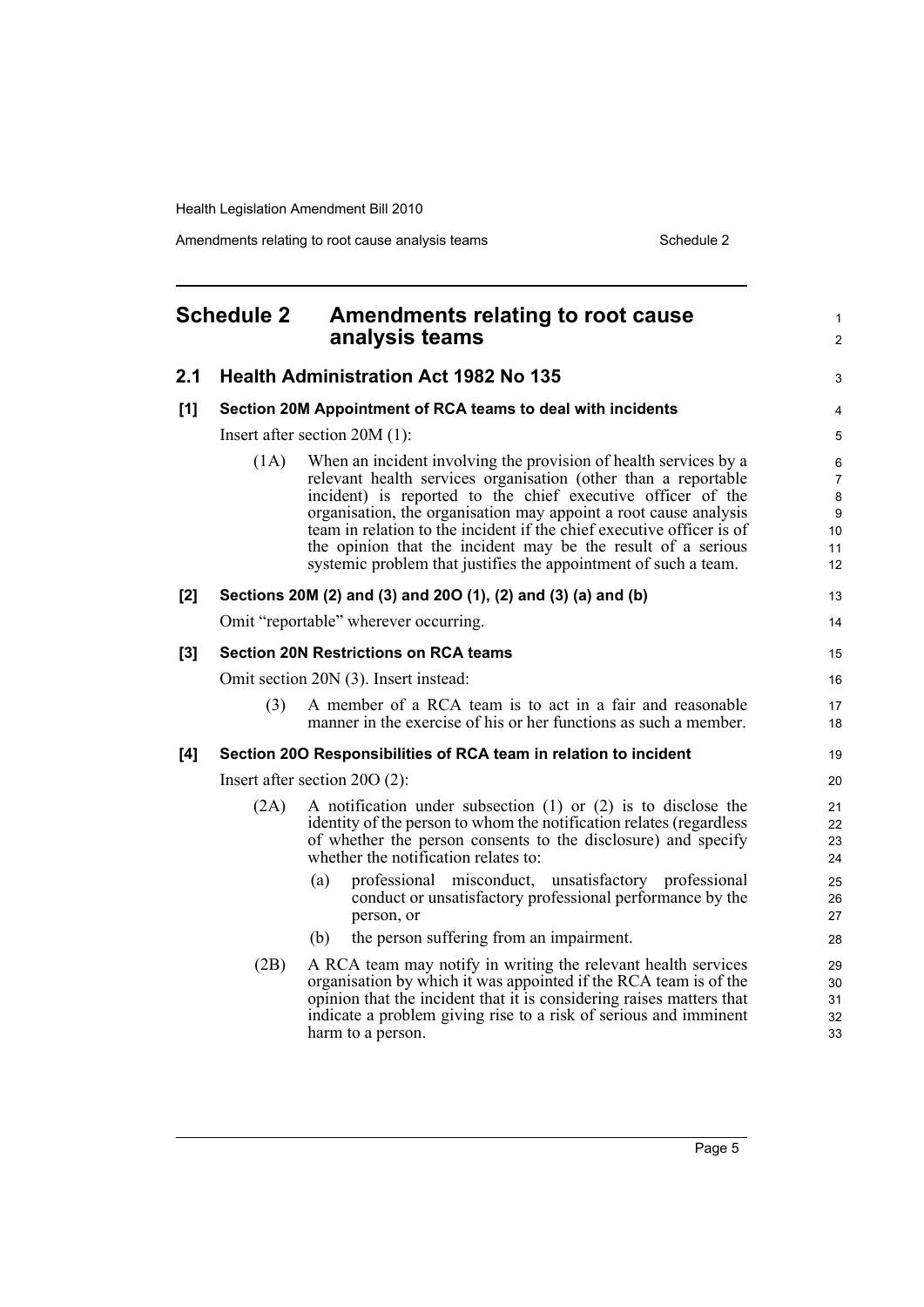Schedule 2 Amendments relating to root cause analysis teams

| [5]    |                         | Sections 20O (3) and 20T (f)                                                                                                            | $\mathbf{1}$        |
|--------|-------------------------|-----------------------------------------------------------------------------------------------------------------------------------------|---------------------|
|        |                         | Omit "a reportable incident" wherever occurring. Insert instead "an incident".                                                          | $\overline{2}$      |
| [6]    | Section 20O (3) (c)     |                                                                                                                                         | 3                   |
|        |                         | Omit the paragraph. Insert instead:                                                                                                     | 4                   |
|        |                         | (c)<br>if the RCA team has any recommendations as to the need                                                                           | $\mathbf 5$         |
|        |                         | for changes or improvements in relation to a procedure or                                                                               | 6                   |
|        |                         | practice<br>of<br>the<br>arising<br>out<br>incident—those<br>recommendations.                                                           | $\overline{7}$<br>8 |
| [7]    | <b>Section 200 (3A)</b> |                                                                                                                                         | 9                   |
|        |                         | Insert after section $20O(3)$ :                                                                                                         | 10                  |
|        | (3A)                    | Subject to section 20R, the contents of a report of a RCA team                                                                          | 11                  |
|        |                         | under subsection (3) may be disclosed to any person and used for                                                                        | 12                  |
|        |                         | any purpose.                                                                                                                            | 13                  |
| [8]    | <b>Section 200 (4)</b>  |                                                                                                                                         | 14                  |
|        |                         | Insert in alphabetical order:                                                                                                           | 15                  |
|        |                         | <i>impairment</i> has the same meaning it has in the <i>Health</i>                                                                      | 16                  |
|        |                         | Practitioner Regulation National Law (NSW).                                                                                             | 17                  |
|        |                         | professional misconduct and unsatisfactory professional<br><b><i>conduct</i></b> have the same meanings that they have in Part 8 of the | 18<br>19            |
|        |                         | Health Practitioner Regulation National Law (NSW).                                                                                      | 20                  |
|        |                         | unsatisfactory professional performance means professional                                                                              | 21                  |
|        |                         | performance that is unsatisfactory within the meaning of<br>Division 5 of Part 8 of the Health Practitioner Regulation                  | 22                  |
|        |                         | National Law (NSW).                                                                                                                     | 23<br>24            |
| [9]    |                         | <b>Section 20P Disclosure of information</b>                                                                                            | 25                  |
|        |                         | Omit "report prepared by a RCA team under section 200 (3)" from                                                                         | 26                  |
|        | section $20P(c)$ .      |                                                                                                                                         | 27                  |
|        |                         | Insert instead "notification or report under section 200".                                                                              | 28                  |
| $[10]$ |                         | Section 20Q Information not to be given in evidence                                                                                     | 29                  |
|        |                         | Omit section 20Q (1). Insert instead:                                                                                                   | 30                  |
|        | (1)                     | A person is neither competent nor compellable to produce any                                                                            | 31                  |
|        |                         | document or disclose any communication to a court, tribunal,                                                                            | 32                  |
|        |                         | board, person or body if the document was prepared, or the                                                                              | 33                  |
|        |                         | communication was made, for the dominant purpose of the<br>conduct of an investigation by a RCA team.                                   | 34<br>35            |
|        |                         |                                                                                                                                         |                     |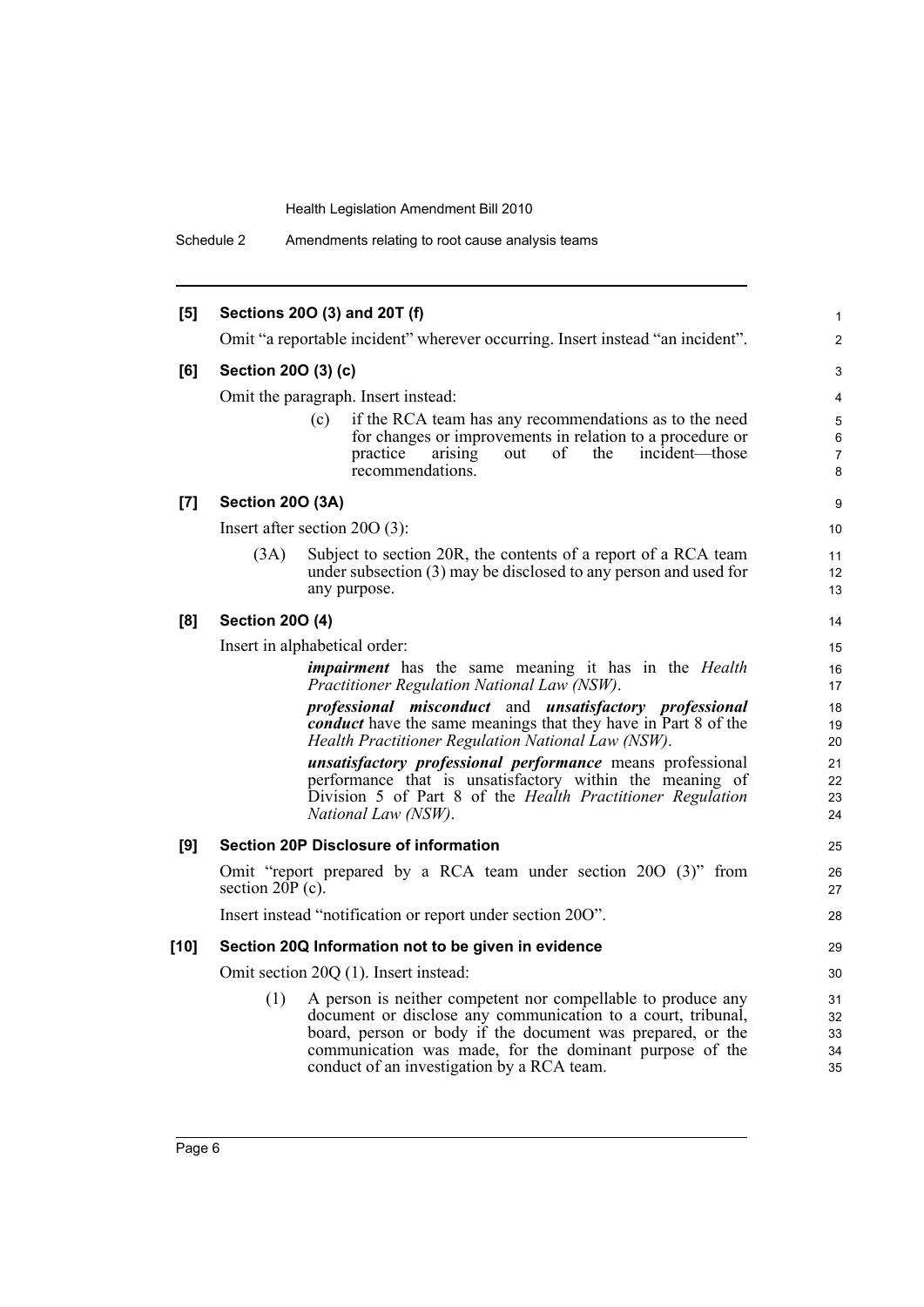| $[11]$ | <b>Section 20Q (3)</b> |                                                                                                                                                                                                            | 1                |
|--------|------------------------|------------------------------------------------------------------------------------------------------------------------------------------------------------------------------------------------------------|------------------|
|        |                        | Insert after section $20Q(2)$ :                                                                                                                                                                            | $\overline{2}$   |
|        | (3)                    | Subsection (1) does not apply to a requirement made by a person<br>or body who has been approved by the Director-General to carry<br>out a review or audit of an investigation conducted by a RCA<br>team. | 3<br>4<br>5<br>6 |
| $[12]$ | <b>Section 20R</b>     |                                                                                                                                                                                                            | $\overline{7}$   |
|        |                        | Omit the section. Insert instead:                                                                                                                                                                          | 8                |
|        | <b>20R</b>             | Notifications and reports not to be admitted in evidence                                                                                                                                                   | 9                |
|        | (1)                    | Evidence as to the contents of a notification or report of a RCA<br>team under section 200 cannot be adduced or admitted in any<br>proceedings.                                                            | 10<br>11<br>12   |
|        | (2)                    | Subsection (1) does not apply to proceedings in respect of any act<br>or omission by a RCA team or by a member of a RCA team as a<br>member.                                                               | 13<br>14<br>15   |
| $[13]$ |                        | <b>Section 20T Regulations concerning RCA teams</b>                                                                                                                                                        | 16               |
|        |                        | Insert after section $20T(f)$ :                                                                                                                                                                            | 17               |
|        |                        | the conduct of reviews or audits of investigations<br>(g)<br>conducted by RCA teams.                                                                                                                       | 18<br>19         |
| $[14]$ |                        | <b>Section 20U Review of Division</b>                                                                                                                                                                      | 20               |
|        | Omit the section.      |                                                                                                                                                                                                            | 21               |
| $[15]$ |                        | Schedule 2 Savings, transitional and other provisions                                                                                                                                                      | 22               |
|        |                        | Insert at the end of clause $13(1)$ :                                                                                                                                                                      | 23               |
|        |                        | Health Legislation Amendment Act 2010 (but only to the extent<br>that it amends this Act)                                                                                                                  | 24<br>25         |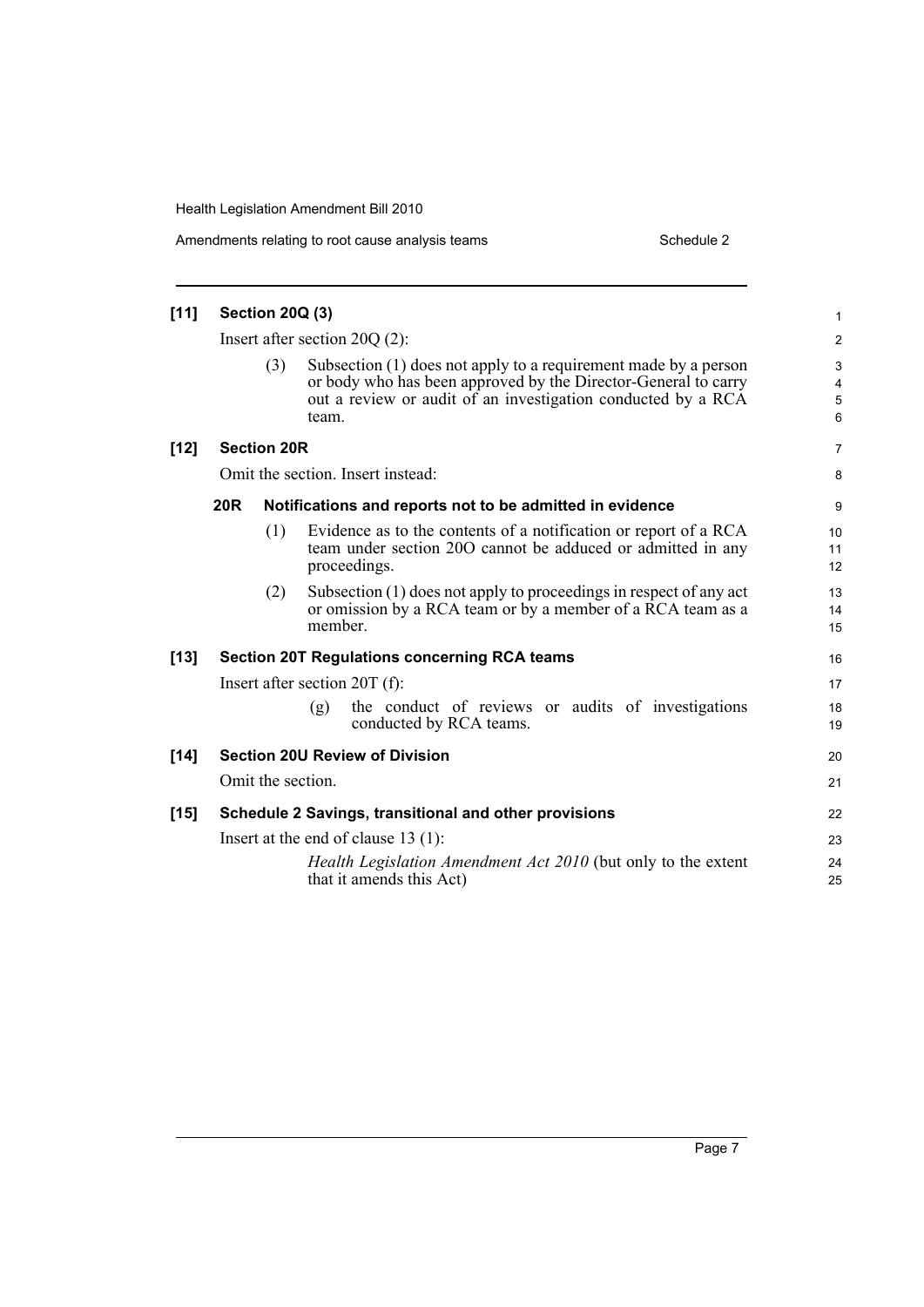1 2

3 4

Schedule 2 Amendments relating to root cause analysis teams

## **[16] Schedule 2, Part 3** Insert after Part 2: **Part 3 Provisions consequent on enactment of Health Legislation Amendment Act 2010 15 Definition** In this Part: *amending Act* means the *Health Legislation Amendment Act 2010*. **16 Appointment of RCA teams** Section 20M (1A), as inserted by the amending Act, does not extend to an incident that was reported to the chief executive officer of a relevant health services organisation before the commencement of that subsection. **17 RCA team not required to make recommendations** Section 20O (3) (c), as substituted by the amending Act, extends to an investigation commenced before that substitution. **18 Information not to be given in evidence** Section 20O (1), as substituted by the amending Act, extends to: (a) a document that was prepared or a communication that was made before that substitution, and (b) proceedings that are pending on that substitution. **19 Notifications and reports not to be admitted in evidence** Section 20R, as substituted by the amending Act, extends to: (a) a notification that was given or a report that was prepared before that substitution, and (b) proceedings that are pending on that substitution. **2.2 Private Health Facilities Act 2007 No 9 [1] Section 42 Appointment of root cause analysis teams to deal with incidents** Insert after section 42 (1): (1A) When an incident involving the provision of health services by a private health facility (other than a reportable incident) is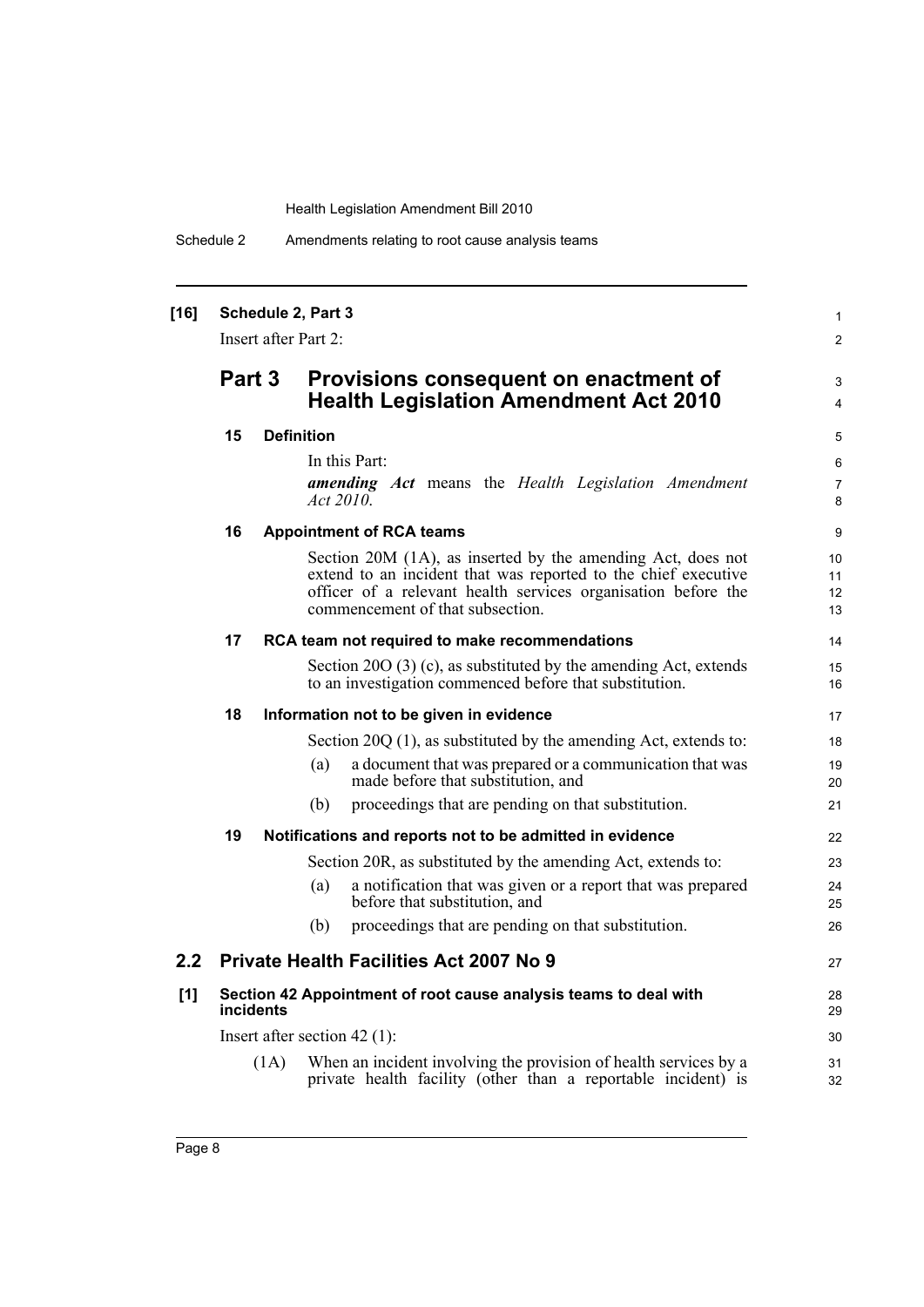Amendments relating to root cause analysis teams Schedule 2

reported to the licensee of the facility, the licensee may appoint a root cause analysis team in relation to the incident if the licensee is of the opinion that the incident may be the result of a serious systemic problem that justifies the appointment of such a team. **[2] Sections 42 (2) and (3) and 44 (1), (2) and (3) (a) and (b)** Omit "reportable" wherever occurring. **[3] Section 43 Restrictions on root cause analysis teams** Omit section 43 (3). Insert instead: (3) A member of a root cause analysis team is to act in a fair and reasonable manner in the exercise of his or her functions as such a member. **[4] Section 44 Responsibilities of root cause analysis team in relation to incident** Insert after section 44 (2): (2A) A notification under subsection (1) or (2) is to disclose the identity of the person to whom the notification relates (regardless of whether the person consents to the disclosure) and specify whether the notification relates to: (a) professional misconduct, unsatisfactory professional conduct or unsatisfactory professional performance by the person, or (b) the person suffering from an impairment. (2B) A root cause analysis team may notify in writing the licensee and the chair of the medical advisory committee for the relevant facility if the team is of the opinion that the incident that it is considering raises matters that indicate a problem giving rise to a risk of serious and imminent harm to a person. **[5] Section 44 (3)** Omit "a reportable incident". Insert instead "an incident". **[6] Section 44 (3) (c)** Omit the paragraph. Insert instead: (c) if the team has any recommendations as to the need for changes or improvements in relation to a procedure or practice arising out of the incident—those recommendations. 1 2 3 4 5 6 7 8 **9**  $10$ 11 12 13 14 15 16 17 18 19  $20$ 21 22 23 24 25 26 27 28 29 30 31 32 33 34 35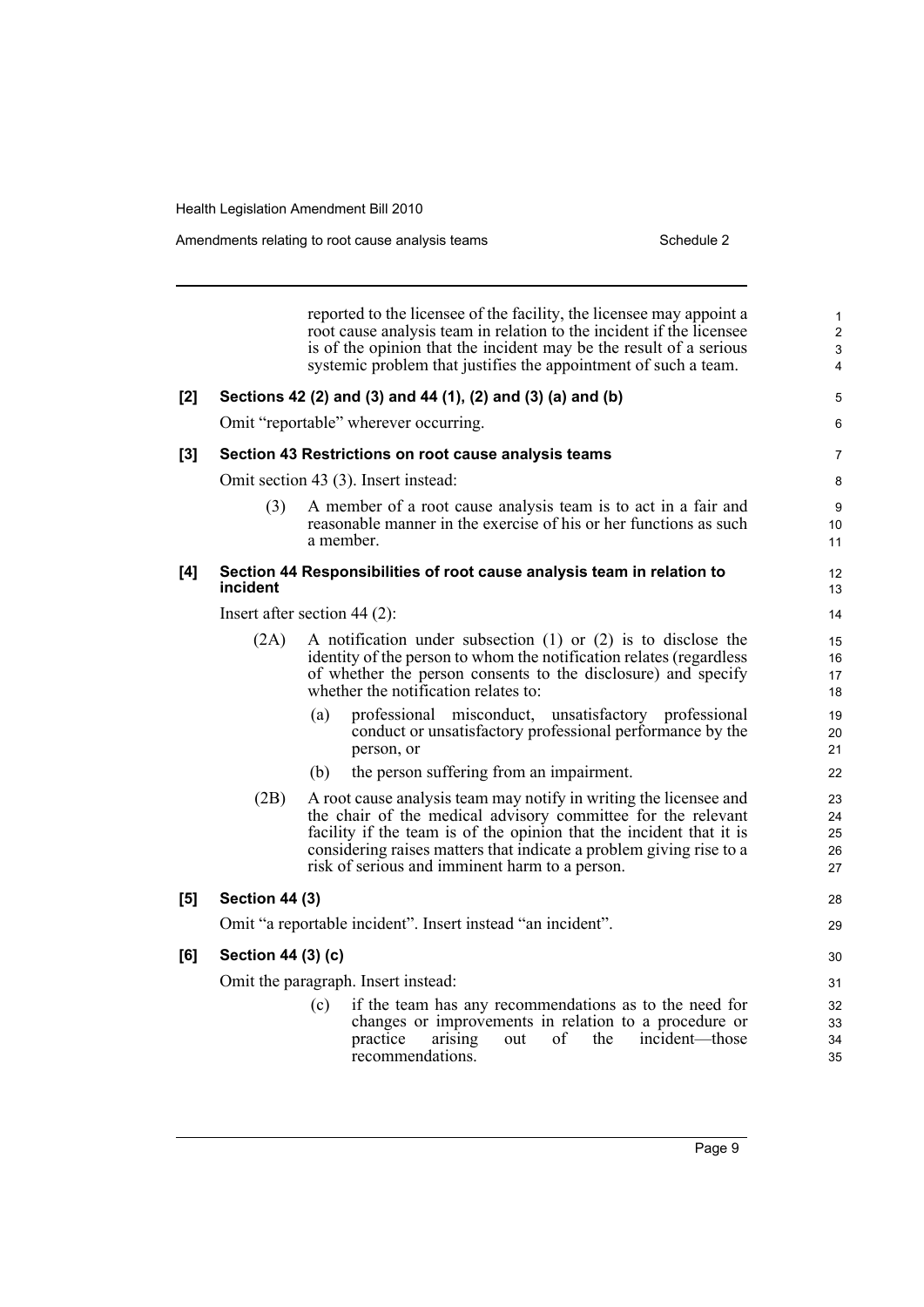Schedule 2 Amendments relating to root cause analysis teams

| $\left[ 7 \right]$ | Section 44 (3A)       |                                                                                                                                                                                                                                                                                                                     | 1                          |
|--------------------|-----------------------|---------------------------------------------------------------------------------------------------------------------------------------------------------------------------------------------------------------------------------------------------------------------------------------------------------------------|----------------------------|
|                    |                       | Insert after section 44 $(3)$ :                                                                                                                                                                                                                                                                                     | $\overline{c}$             |
|                    | (3A)                  | Subject to section 47, the contents of a report of a root cause<br>analysis team under subsection (3) may be disclosed to any<br>person and used for any purpose.                                                                                                                                                   | 3<br>4<br>5                |
| [8]                | <b>Section 44 (6)</b> |                                                                                                                                                                                                                                                                                                                     | 6                          |
|                    |                       | Insert after section 44 $(5)$ :                                                                                                                                                                                                                                                                                     | 7                          |
|                    | (6)                   | In this section:                                                                                                                                                                                                                                                                                                    | 8                          |
|                    |                       | <i>impairment</i> has the same meaning it has in the <i>Health</i><br>Practitioner Regulation National Law (NSW).                                                                                                                                                                                                   | 9<br>10                    |
|                    |                       | <i>professional misconduct</i> and <i>unsatisfactory professional</i><br><b><i>conduct</i></b> have the same meanings that they have in Part 8 of the<br>Health Practitioner Regulation National Law (NSW).                                                                                                         | 11<br>12<br>13             |
|                    |                       | unsatisfactory professional performance means professional<br>performance that is unsatisfactory within the meaning of<br>Division 5 of Part 8 of the Health Practitioner Regulation<br>National Law (NSW).                                                                                                         | 14<br>15<br>16<br>17       |
| [9]                |                       | <b>Section 45 Disclosure of information</b>                                                                                                                                                                                                                                                                         | 18                         |
|                    |                       | Omit "report prepared by a team under section 44 (3)" from section 45 (c).                                                                                                                                                                                                                                          | 19                         |
|                    |                       | Insert instead "notification or report under section 44".                                                                                                                                                                                                                                                           | 20                         |
| $[10]$             |                       | Section 46 Information not to be given in evidence                                                                                                                                                                                                                                                                  | 21                         |
|                    |                       | Omit section 46 (1). Insert instead:                                                                                                                                                                                                                                                                                | 22                         |
|                    | (1)                   | A person is neither competent nor compellable to produce any<br>document or disclose any communication to a court, tribunal,<br>board, person or body if the document was prepared, or the<br>communication was made, for the dominant purpose of the<br>conduct of an investigation by a root cause analysis team. | 23<br>24<br>25<br>26<br>27 |
| $[11]$             | <b>Section 46 (3)</b> |                                                                                                                                                                                                                                                                                                                     | 28                         |
|                    |                       | Insert after section 46 $(2)$ :                                                                                                                                                                                                                                                                                     | 29                         |
|                    | (3)                   | Subsection (1) does not apply to a requirement made by a person<br>or body who has been approved by the Director-General to carry<br>out a review or audit of an investigation conducted by a root<br>cause analysis team.                                                                                          | 30<br>31<br>32<br>33       |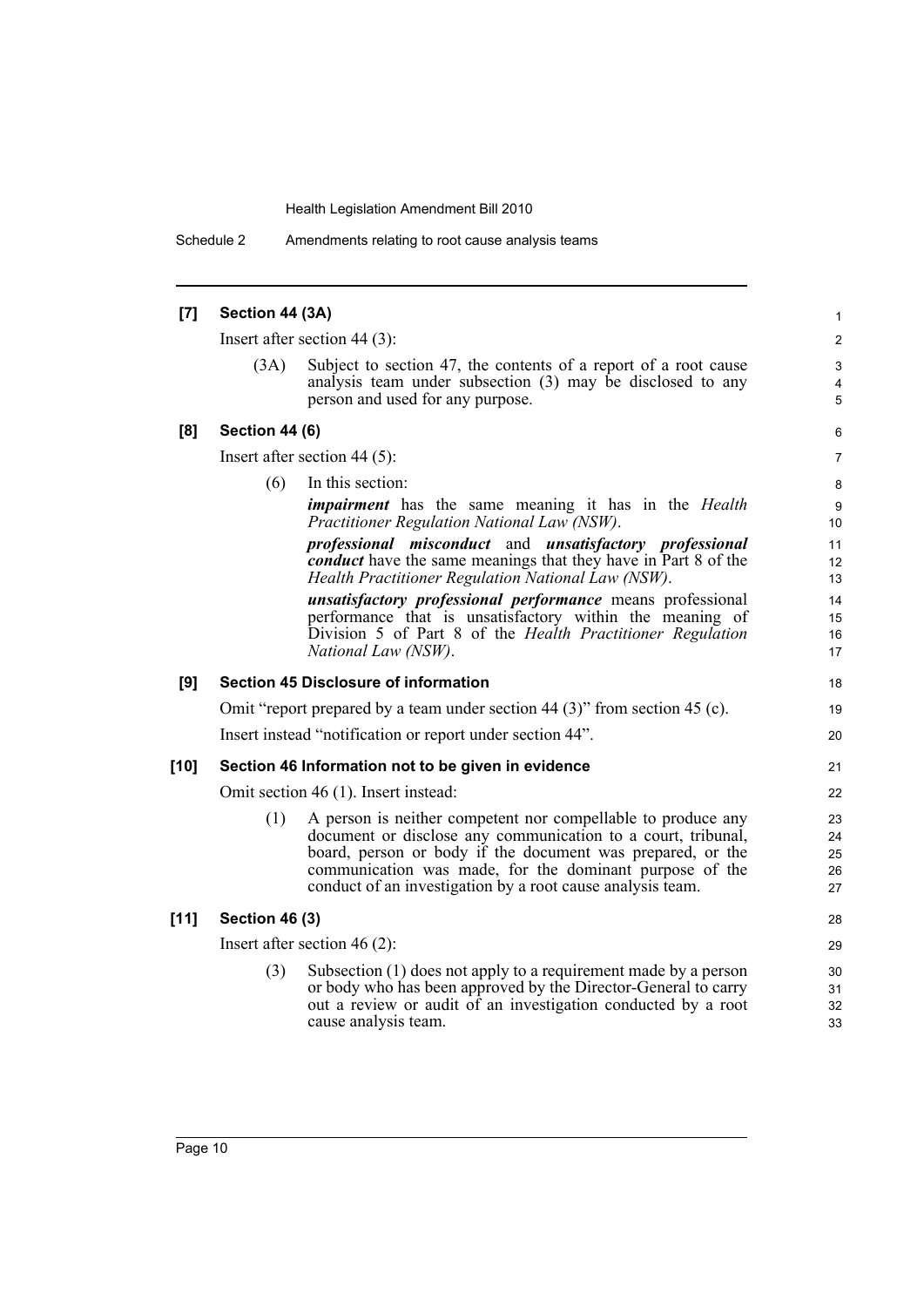| $[12]$ |        | <b>Section 47</b> |                                                                                                                                                                                                   | 1                        |
|--------|--------|-------------------|---------------------------------------------------------------------------------------------------------------------------------------------------------------------------------------------------|--------------------------|
|        |        |                   | Omit the section. Insert instead:                                                                                                                                                                 | 2                        |
|        | 47     |                   | Notifications and reports not to be admitted in evidence                                                                                                                                          | 3                        |
|        |        | (1)               | Evidence as to the contents of a notification or report of a root<br>cause analysis team under section 44 cannot be adduced or<br>admitted in any proceedings.                                    | 4<br>5<br>6              |
|        |        | (2)               | Subsection (1) does not apply to proceedings in respect of any act<br>or omission by a root cause analysis team or by a member of a<br>root cause analysis team as a member.                      | $\overline{7}$<br>8<br>9 |
| $[13]$ |        |                   | Section 49 Regulations concerning root cause analysis teams                                                                                                                                       | 10                       |
|        |        |                   | Insert after section 49 (e):                                                                                                                                                                      | 11                       |
|        |        |                   | (f)<br>the conduct of reviews or audits of investigations<br>conducted by root cause analysis teams.                                                                                              | 12<br>13                 |
| $[14]$ |        |                   | Schedule 4 Savings, transitional and other provisions                                                                                                                                             | 14                       |
|        |        |                   | Insert at the end of clause $1(1)$ :                                                                                                                                                              | 15                       |
|        |        |                   | Health Legislation Amendment Act 2010 (but only to the extent<br>that it amends this Act)                                                                                                         | 16<br>17                 |
| $[15]$ |        |                   | Schedule 4, Part 3                                                                                                                                                                                | 18                       |
|        |        |                   | Insert after Part 2:                                                                                                                                                                              | 19                       |
|        | Part 3 |                   | Provisions consequent on enactment of<br><b>Health Legislation Amendment Act 2010</b>                                                                                                             | 20<br>21                 |
|        | 21     |                   | <b>Definition</b>                                                                                                                                                                                 | 22                       |
|        |        |                   | In this Part:                                                                                                                                                                                     | 23                       |
|        |        |                   | <b>amending</b> Act means the Health Legislation Amendment<br>Act $2010$ .                                                                                                                        | 24<br>25                 |
|        | 22     |                   | Appointment of root cause analysis teams                                                                                                                                                          | 26                       |
|        |        |                   | Section 42 (1A), as inserted by the amending Act, does not<br>extend to an incident that was reported to the licensee of a private<br>health facility before the commencement of that subsection. | 27<br>28<br>29           |
|        | 23     |                   | Root cause analysis team not required to make recommendations                                                                                                                                     | 30                       |
|        |        |                   | Section 44 (3) (c), as substituted by the amending Act, extends to<br>an investigation commenced before that substitution.                                                                        | 31<br>32                 |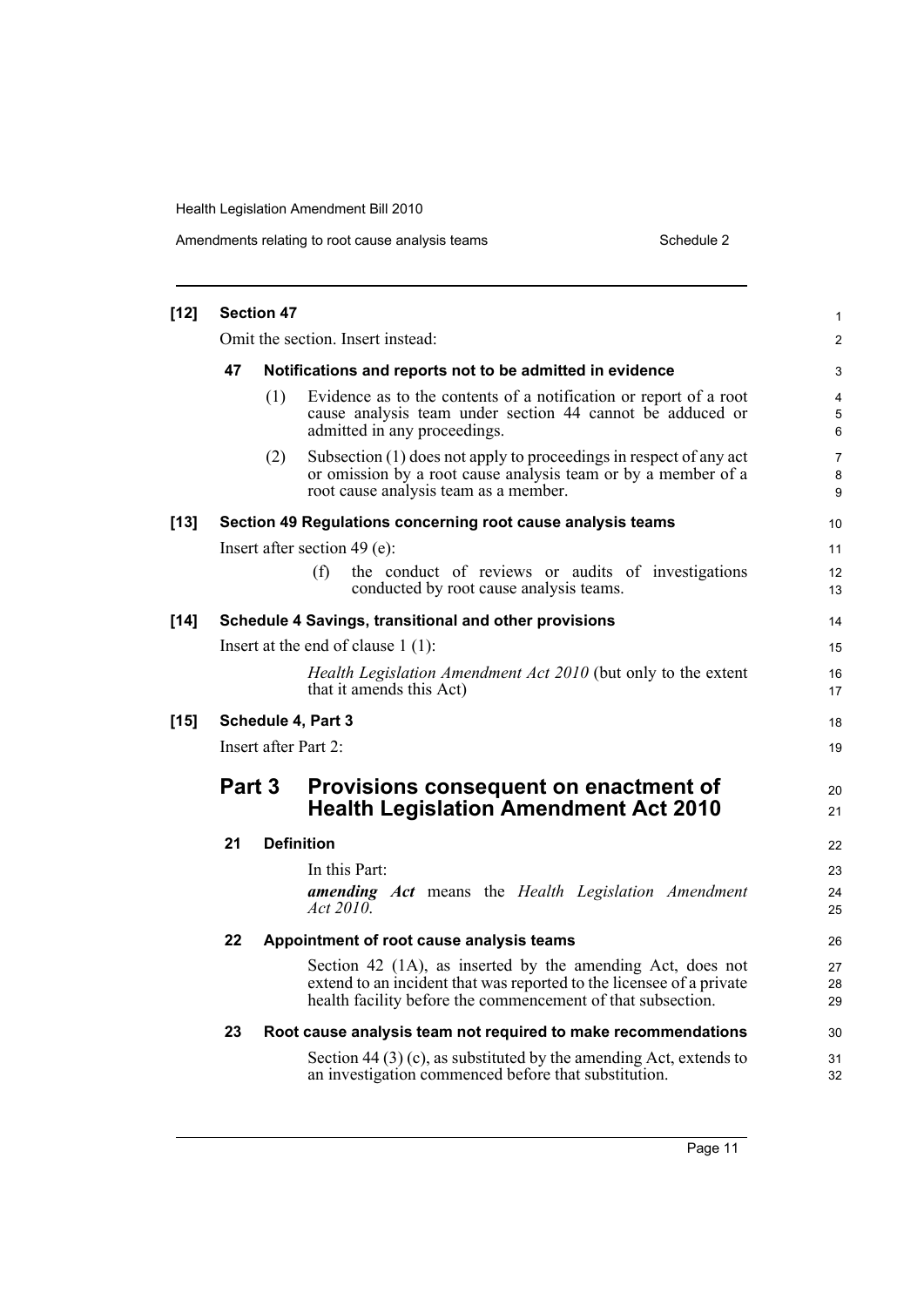| 24 |     | Information not to be given in evidence                                                        | 1                   |
|----|-----|------------------------------------------------------------------------------------------------|---------------------|
|    |     | Section 46 (1), as substituted by the amending Act, extends to:                                | $\overline{2}$      |
|    | (a) | a document that was prepared or a communication that was<br>made before that substitution, and | 3<br>$\overline{4}$ |
|    | (b) | proceedings that are pending on that substitution.                                             | 5                   |
| 25 |     | Notifications and reports not to be admitted in evidence                                       | 6                   |
|    |     | Section 47, as substituted by the amending Act, extends to:                                    | $\overline{7}$      |
|    | (a) | a notification that was given or a report that was prepared<br>before that substitution, and   | 8<br>9              |
|    | (b) | proceedings that are pending on that substitution.                                             | 10                  |

Schedule 2 Amendments relating to root cause analysis teams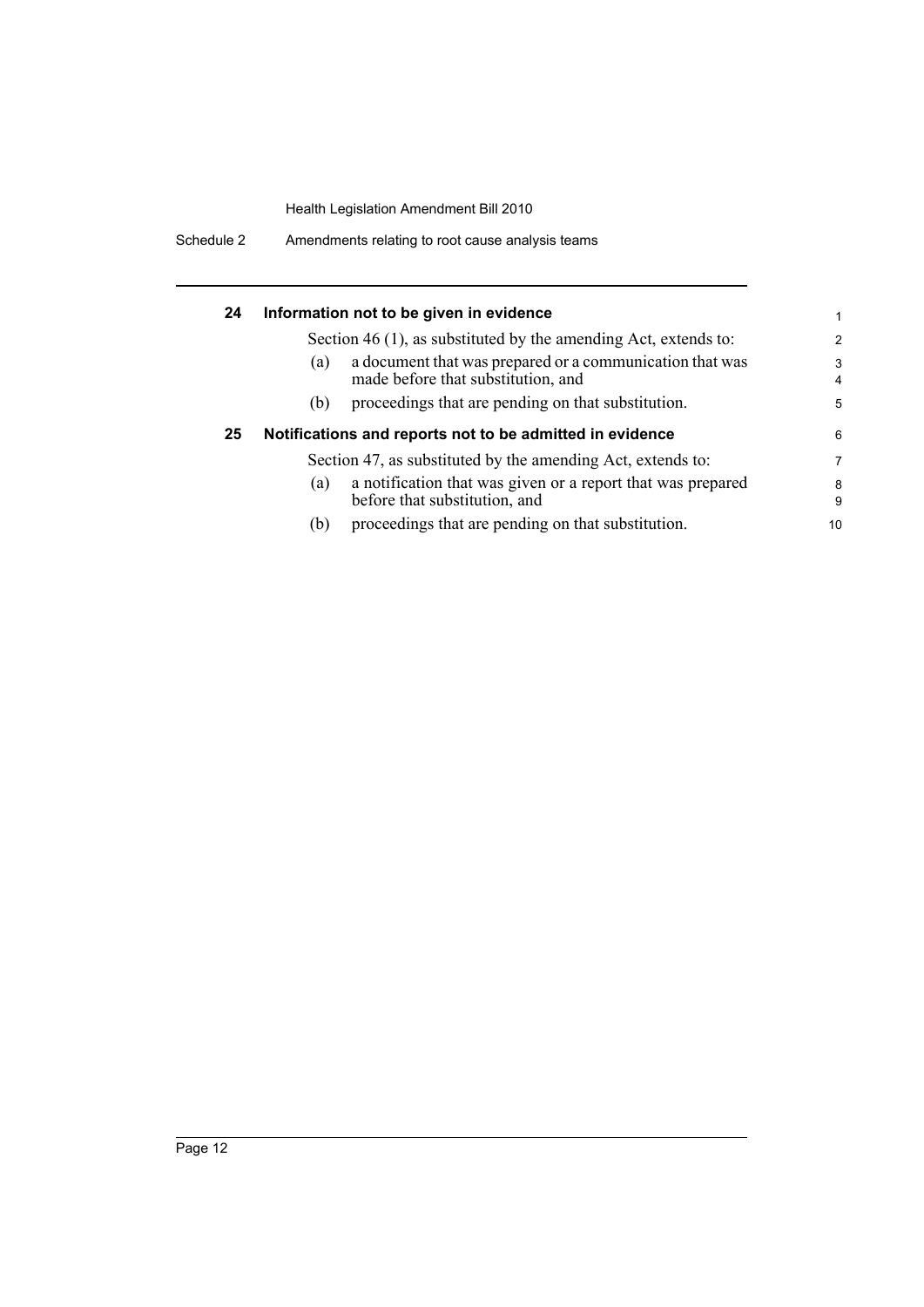Other amendments Schedule 3

<span id="page-20-0"></span>

|     | <b>Schedule 3</b>            | <b>Other amendments</b>                                                                                                                                                                                                          | 1                             |
|-----|------------------------------|----------------------------------------------------------------------------------------------------------------------------------------------------------------------------------------------------------------------------------|-------------------------------|
| 3.1 |                              | <b>Assisted Reproductive Technology Act 2007 No 69</b>                                                                                                                                                                           | $\overline{c}$                |
| [1] |                              | Schedule 1 Savings, transitional and other provisions                                                                                                                                                                            | 3                             |
|     |                              | Insert after clause $4(3)$ :                                                                                                                                                                                                     | 4                             |
|     | (3A)                         | The Director-General may, on receipt of an application under this<br>clause, direct an ART provider in writing to provide such<br>information as the Director-General may require to enable the<br>Director-General to identify: | 5<br>6<br>$\overline{7}$<br>8 |
|     |                              | in the case of an application by a donor of a gamete—any<br>(a)<br>offspring of the donor born as a result of ART treatment<br>using the donated gamete, and                                                                     | 9<br>10<br>11                 |
|     |                              | in the case of an application by a person who was born as<br>(b)<br>a result of ART treatment using a donated gamete—the<br>donor of the gamete.                                                                                 | 12<br>13<br>14                |
|     | (3B)                         | An ART provider must comply with any such direction of the<br>Director-General.                                                                                                                                                  | 15<br>16                      |
| [2] |                              | Schedule 1, clause 4 (4)                                                                                                                                                                                                         | 17                            |
|     |                              | Insert "or $(3A)$ " after "subclause $(2)$ ".                                                                                                                                                                                    | 18                            |
| [3] |                              | Schedule 1, clause 4 (5)                                                                                                                                                                                                         | 19                            |
|     |                              | Insert after clause $4(4)$ :                                                                                                                                                                                                     | 20                            |
|     | (5)                          | The Director-General must not disclose information provided<br>under subclause (3A) that identifies a person unless the person:                                                                                                  | 21<br>22                      |
|     |                              | is an adult, and<br>(a)                                                                                                                                                                                                          | 23                            |
|     |                              | has made an application under this clause or has provided<br>(b)<br>written consent to the disclosure.                                                                                                                           | 24<br>25                      |
| 3.2 |                              | Guardianship Act 1987 No 257                                                                                                                                                                                                     | 26                            |
|     |                              | <b>Section 34 Application of Part</b>                                                                                                                                                                                            | 27                            |
|     |                              | Insert "or the Mental Health (Forensic Provisions) Act 1990" after "Mental<br><i>Health Act 2007</i> " wherever occurring in section 34 (2).                                                                                     | 28<br>29                      |
| 3.3 |                              | <b>Health Administration Act 1982 No 135</b>                                                                                                                                                                                     | 30                            |
|     | <b>Section 4 Definitions</b> |                                                                                                                                                                                                                                  | 31                            |
|     |                              | Insert "or the Director-General" after "Minister" in section 4 (1A).                                                                                                                                                             | 32                            |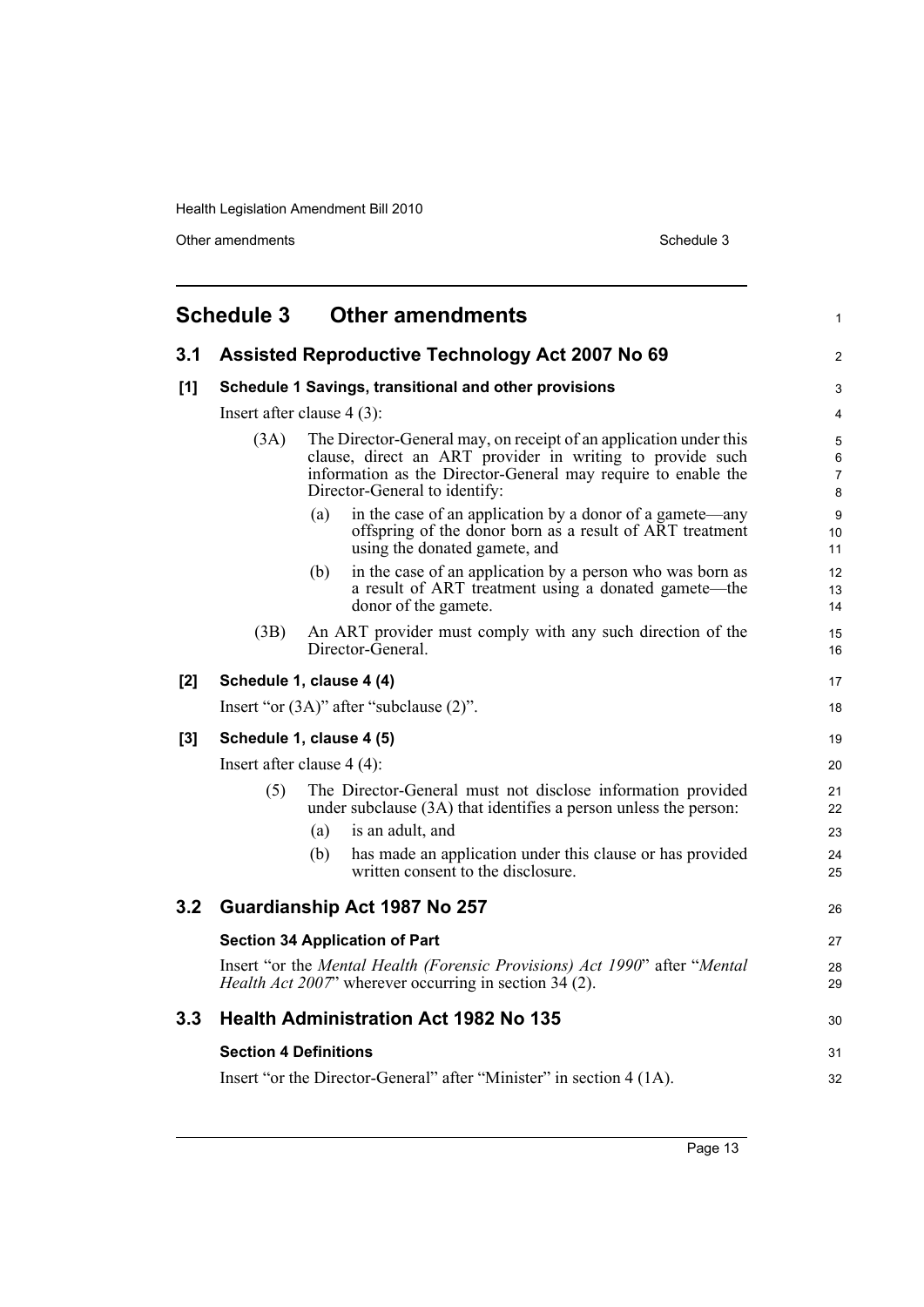Schedule 3 Other amendments

| 3.4 |                                                         |                    | <b>Health Services Act 1997 No 154</b>                                                                                                                                                                                                                                                                                                    | 1                          |  |
|-----|---------------------------------------------------------|--------------------|-------------------------------------------------------------------------------------------------------------------------------------------------------------------------------------------------------------------------------------------------------------------------------------------------------------------------------------------|----------------------------|--|
| [1] | Section 40 Delegations by area health service           |                    |                                                                                                                                                                                                                                                                                                                                           |                            |  |
|     | Omit section 40 (1) including the note. Insert instead: |                    |                                                                                                                                                                                                                                                                                                                                           |                            |  |
|     |                                                         | (1)                | An area health service may delegate any of its functions (other<br>than a function set out in subsection $(1A)$ to:                                                                                                                                                                                                                       | 4<br>5                     |  |
|     |                                                         |                    | any member of the NSW Health Service, or<br>(a)                                                                                                                                                                                                                                                                                           | 6                          |  |
|     |                                                         |                    | (b)<br>a visiting practitioner, council or committee appointed by<br>the area health service, or                                                                                                                                                                                                                                          | 7<br>8                     |  |
|     |                                                         |                    | a body appointed by the Minister or Director-General<br>(c)<br>under this or any other Act, or                                                                                                                                                                                                                                            | 9<br>10                    |  |
|     |                                                         |                    | (d)<br>a person or body of a class prescribed by the regulations.                                                                                                                                                                                                                                                                         | 11                         |  |
|     |                                                         |                    | Note. Section 49 of the Interpretation Act 1987 contains general<br>provisions relating to the delegation of functions.                                                                                                                                                                                                                   | 12<br>13                   |  |
|     |                                                         | (1A)               | An area health service cannot delegate:                                                                                                                                                                                                                                                                                                   | 14                         |  |
|     |                                                         |                    | its power of delegation under this section, or<br>(a)                                                                                                                                                                                                                                                                                     | 15                         |  |
|     |                                                         |                    | its functions under section 31 $(2)$ , or<br>(b)                                                                                                                                                                                                                                                                                          | 16                         |  |
|     |                                                         |                    | (c)<br>the power to make by-laws.                                                                                                                                                                                                                                                                                                         | 17                         |  |
| [2] |                                                         | <b>Section 53A</b> |                                                                                                                                                                                                                                                                                                                                           | 18                         |  |
|     |                                                         |                    | Insert before section 53:                                                                                                                                                                                                                                                                                                                 | 19                         |  |
|     | 53A                                                     | services           | Combined management or assistance in management of public<br>hospitals, health institutions, health services or health support                                                                                                                                                                                                            | 20<br>21<br>22             |  |
|     |                                                         | (1)                | Any two or more statutory health corporations may, by<br>agreement, jointly control and manage any public hospital, health<br>institution, health service or health support service.                                                                                                                                                      | 23<br>24<br>25             |  |
|     |                                                         | (2)                | A statutory health corporation may, by agreement, manage any<br>public hospital, health institution, health service or health support<br>service under the control of another statutory health corporation,<br>or assist in that management, for and on behalf of that other<br>statutory health corporation.                             | 26<br>27<br>28<br>29<br>30 |  |
|     |                                                         | (3)                | A statutory health corporation must not enter into an agreement<br>under this section without the approval of the Minister.                                                                                                                                                                                                               | 31<br>32                   |  |
|     |                                                         | (4)                | A public hospital, health institution, health service or health<br>support service is not, for the purposes of this or any other Act, to<br>be regarded as being under the control of a statutory health<br>corporation because the statutory health corporation manages, or<br>assists in the management of, the public hospital, health | 33<br>34<br>35<br>36<br>37 |  |